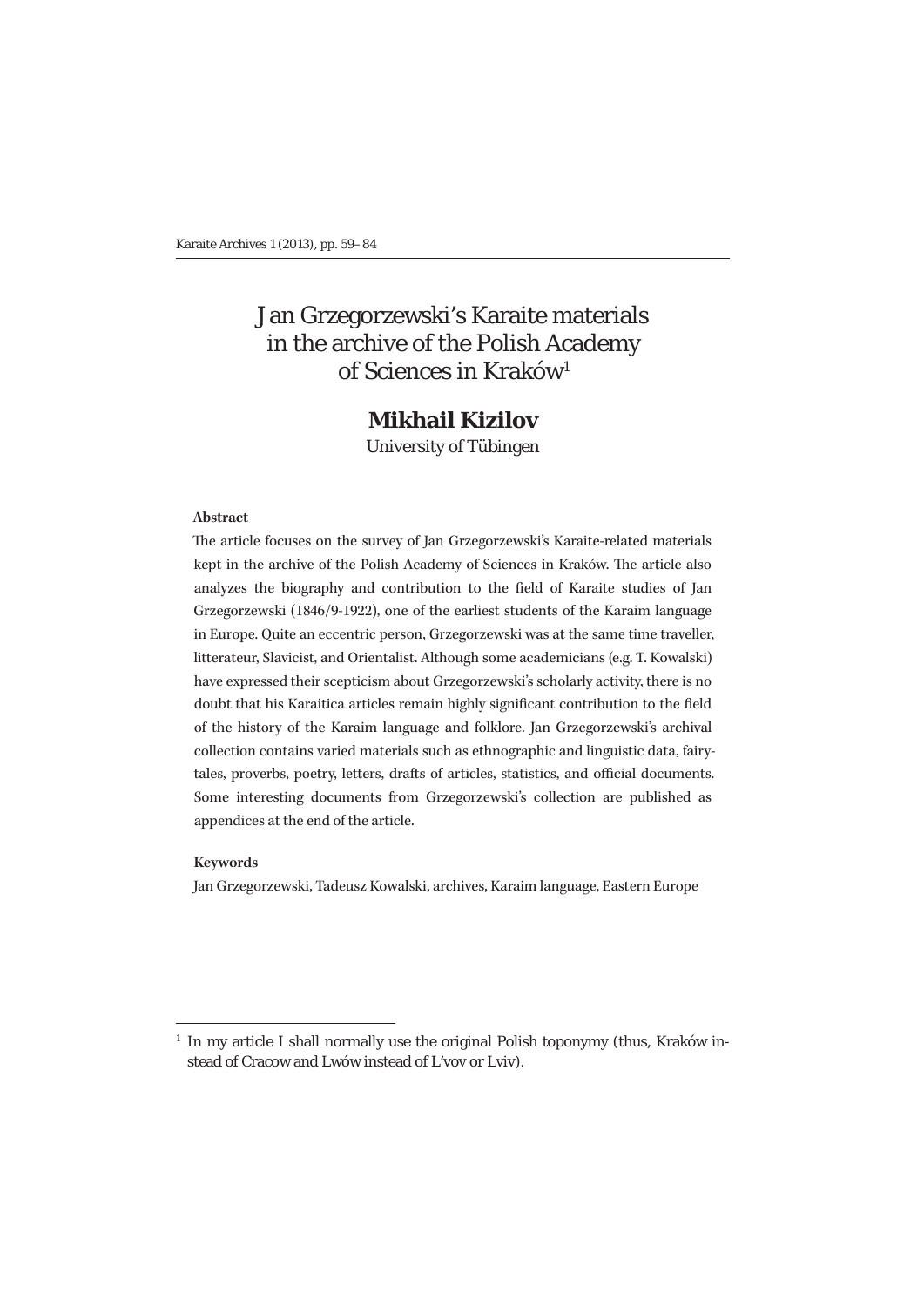## **1. Jan Grzegorzewski, his biography and contribution to Karaite studies**

Jan Grzegorzewski<sup>2</sup> (b. Szulajki, 1846/9, d. Lwów, 1922) was one of the earliest students of the Karaim language in Europe and perhaps the first Polish scholar to devote his attention to the Polish-Lithuanian Karaites. He was quite an eccentric person – litterateur, the author of a few very non–academic accounts of his most likely imagined adventures and travels – and scholar, Slavicist, ethnographer, and, finally, Orientalist. We do not really possess any precise information about his life. It is not entirely clear whether he received a systematic academic education or not, as it is not sure whether he travelled as far as China, the Himalayas, and Tian–Shan as he claimed in his publications (e.g. GRZEGORZEWSKI 1902). He spent much of his life travelling between So fia, Istanbul, Vienna, Zakopane, Kraków, Halicz and Lwów, usually attempting to carry out his sometimes highly eccentric academic and non–academic projects. A Polish patriot and ardent enthusiast in anything that he tried to achieve, he was a great admirer of Oriental and East European peoples and ethnic minorities such as the Bulgarians, Slovaks, Ukrainians (Rusyns), Armenians, górale [Polish Highlanders], Tatars, Kashubes, and Karaites. According to one of his biographers, Grzegorzewski "had been burnt with [the flame of] thousand enterprises which he could not realize" (REYCHMAN 1971: 107). Grzegorzewski's friend, Andrzei Gawroński, claimed that "in his novels [...] *Dichtung und Wahrheit* were entwined in such inextricable way that it was easier to write on their basis a most interesting moral story than an exact biography" ([GAWROŃSKI] 1925: 333). Having spent several years in Halicz in the 1910s and 1920s, Grzegorzewski returned to Lwów where he died on 17 November 1922 (for more information about his life, see ZAJACZKOWSKI 1960-1961: 95-97; REYCHMAN 1971; REYCHMAN 1972; 72-75; [GAWROŃSKI] 1925; 332-336).

Grzegorzewski left a vast academic and literary *Nachlass* consisting of dozens separate books and brochures and perhaps as many as several hundred articles and journalist reports and papers. Although some academicians

<sup>&</sup>lt;sup>2</sup> In his German publications he called himself Johann von Grzegorzewski; he also employed the nom de plume Ewan and some others.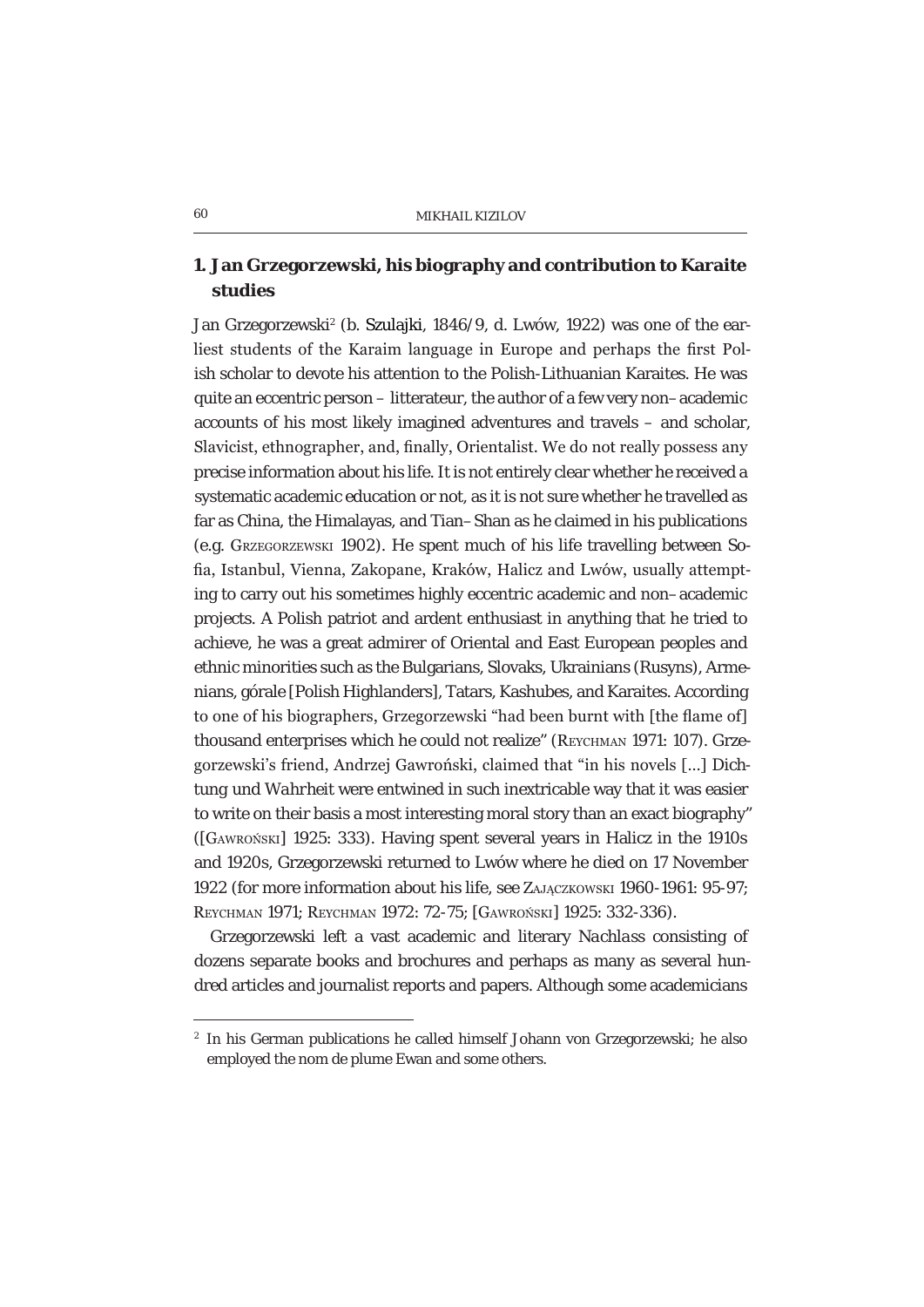expressed their scepticism about Grzegorzewski and his scholarly activity, there is no doubt that many of his *stricto sensu* academic publications remain important contribution to the general field of European and Oriental history, ethnography and linguistics. It was Grzegorzewski who initiated in 1914 the publication of the famous Polish Orientalist periodical, "Rocznik Orientalistyczny," and found financial sources to support it ([GAWROŃSKI] 1925: 336; REYCHMAN 1971: 66). Equally important are his studies on various aspects of the history of Poland, Albania, Bulgaria, and Slovakia (e.g. GRZEGORZEWSKI 1912; GRZEGORZEWSKI 1919; GRZEGORZEWSKI 1914; GRZEGORZEWSKI, JAN 1914- 1918b: 297-333).3

Grzegorzewski's Karaitica articles remain a highly significant contribution to the field of the history of the Karaim language and folklore.<sup>4</sup> It is not entirely clear when exactly the scholar started to be interested in the Karaites. He apparently came across them during his travels and studies in Austrian Galicia in the 1890s. In Autumn 1896 Grzegorzewski spent a month in Halicz (GRZEGORZEWSKI 1903: 4) being largely engrossed in studying the local Karaite community and its literary heritage. It seems that from this period on he frequently visited this little town – where he eventually spent his last year(s).

<sup>&</sup>lt;sup>3</sup> For more details, see the select bibliography of Grzegorzewski's publications in [GAWROŃSKI] 1925: 334-336.

<sup>4</sup> See GRZEGORZEWSKI 1903: 1-80 (pp. 63-70 include samples of the texts in the Halicz dialect of the Karaim language – poems by Abraham Leonowicz, Zachariasz Abrahamowicz, Jacob Joseph Leonowicz, and an unknown author in Karaim in Hebrew characters; translation of a Hebrew prayer by Joseph Mordkowicz; two tales in the every day variant of the language); GRZEGORZEWSKI 1914-1918: 252-296 (includes 1. the poem "Karanhy bułut" [Black cloud] by Joseph ben Jeshua from Derażno; Karaim in Hebrew script, pp. 268-270, comm. pp. 274-279; 2. a Karaim transl. of Psalms by Joseph ben Samuel Ha-Mashbir, in Hebrew script, pp. 270-272, comm. pp. 279-287; 3. description of the rite of circumcision by Marek Szulimowicz and Mardocheusz Leonowicz, in Latin transliteration, pp. 273-274, comm. pp. 287-291, Polish transl. pp. 294-296; 4. poem "Oj ucared' (sic!)" by Zacharjasz Abrahamowicz, facsimile of a MS original between pp. 274-275, comm. pp. 291-294); GRZEGORZEWSKI 1917: 2-6. Cf. also a popular article about the Karaites and Armenians in Poland: GRZEGORZEWSKI 1920; [GRZEGORZEWSKI] 1924: 9-10.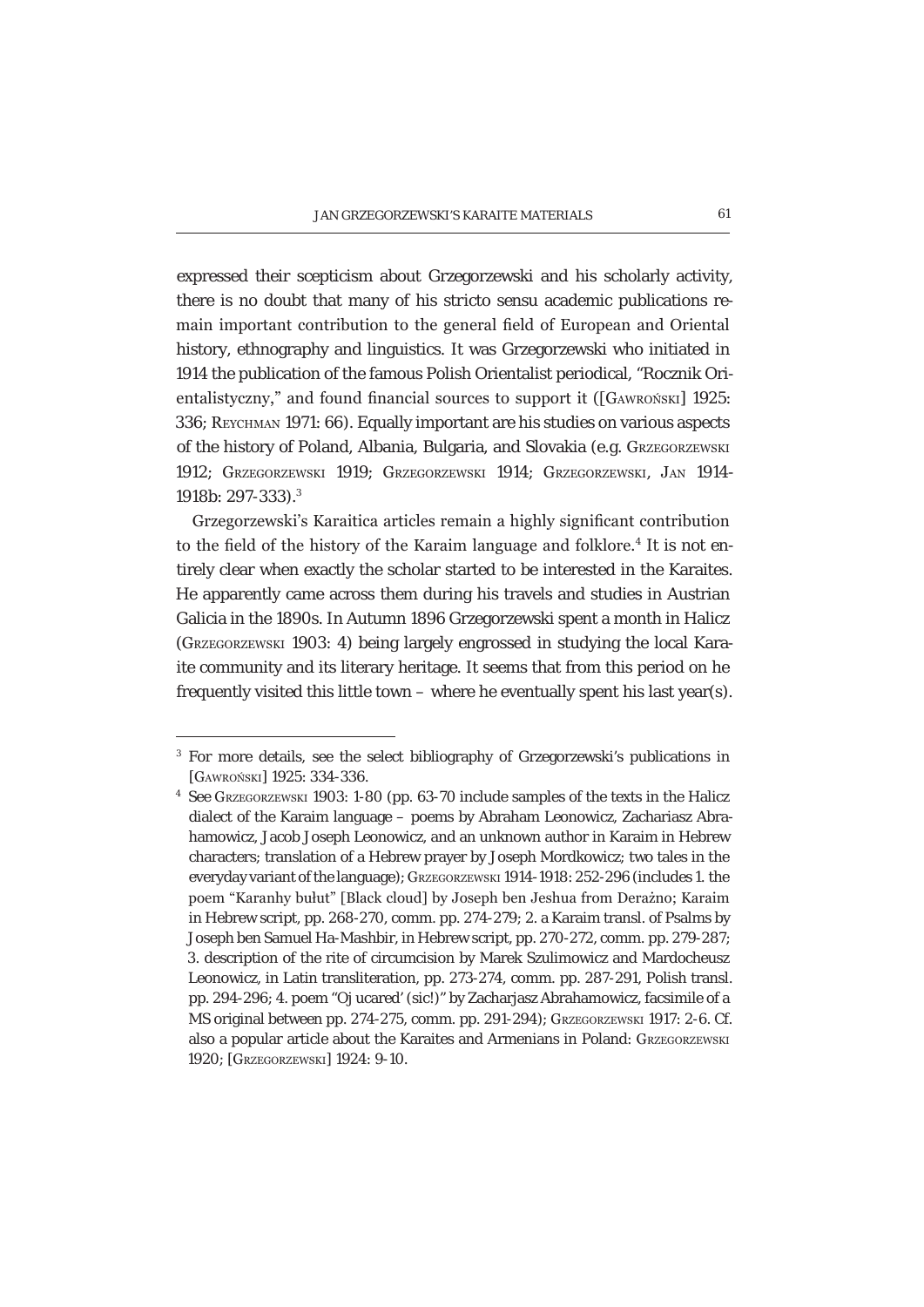An enthusiastic Turkophile, he praised highly the Karaites' diligence and honesty, and fidelity to their traditions:

"These Halicz Karaites, like other *Łach Karaiten*,<sup>5</sup> are a peaceful, honest, and industrious tribe. They are occupied mainly with agriculture or earn their bread as craftsmen and day-labourers. In earlier times, however, they also conducted active trade with the Orient" (my translation from GRZEGORZEWSKI 1903: 2).

Grzegorzewski managed to establish very friendly relations with the Halicz Karaite community. He was the first scholar to discover the talent of one of the most promising Karaite poets – Zacharjasz / Zachariah-Isaac ben Samuel Abrahamowicz (1878-1903) (for more information about this poet, see KiziLov 2009: 171-173). Grzegorzewski was the only scholar to maintain correspondence with Abrahamowicz; it is only due to this fact that we have at our disposal manuscripts of three poems by this poet.<sup>6</sup> Furthermore, Grzegorzewski was the first European Orientalist to publish several most interesting samples of Karaite folklore and literature in the Karaim language (GRZEGORZEWSKI 1903; GRZEGORZEWSKI 1914-1918). Most of these samples remain hitherto untranslated into any European language. He also pioneered works on the compilation of a comprehensive dictionary of the Karaim language. Unfortunately, this project as well as an attempt to write a monograph on the history and ethnography of the Halicz Karaite community remained unfinished.

After the end of the First World War, being a witness to the general pauperization of the Halicz Karaites, Grzegorzewski composed a memorandum depicting the pitiful state of the community sent to the Ministry of Reliaious Confessions and Public Education (*Ministerstwo Wuznań Religiinuch* 

<sup>5</sup> I.e. Polish Karaites; to our knowledge, Grzegorzewski was the only scholar who used this term to designate the Polish Karaite community.

 $^6\,$  According to Grzegorzewski, a short while before his death, Abrahamowicz sent him a manuscript collection of his poems (GRZEGORZEWSKI 1914-1918: 292). It seems that later this manuscript was lost and only one autograph (the poem "Tachanun le-yom ha-kippurim") survived.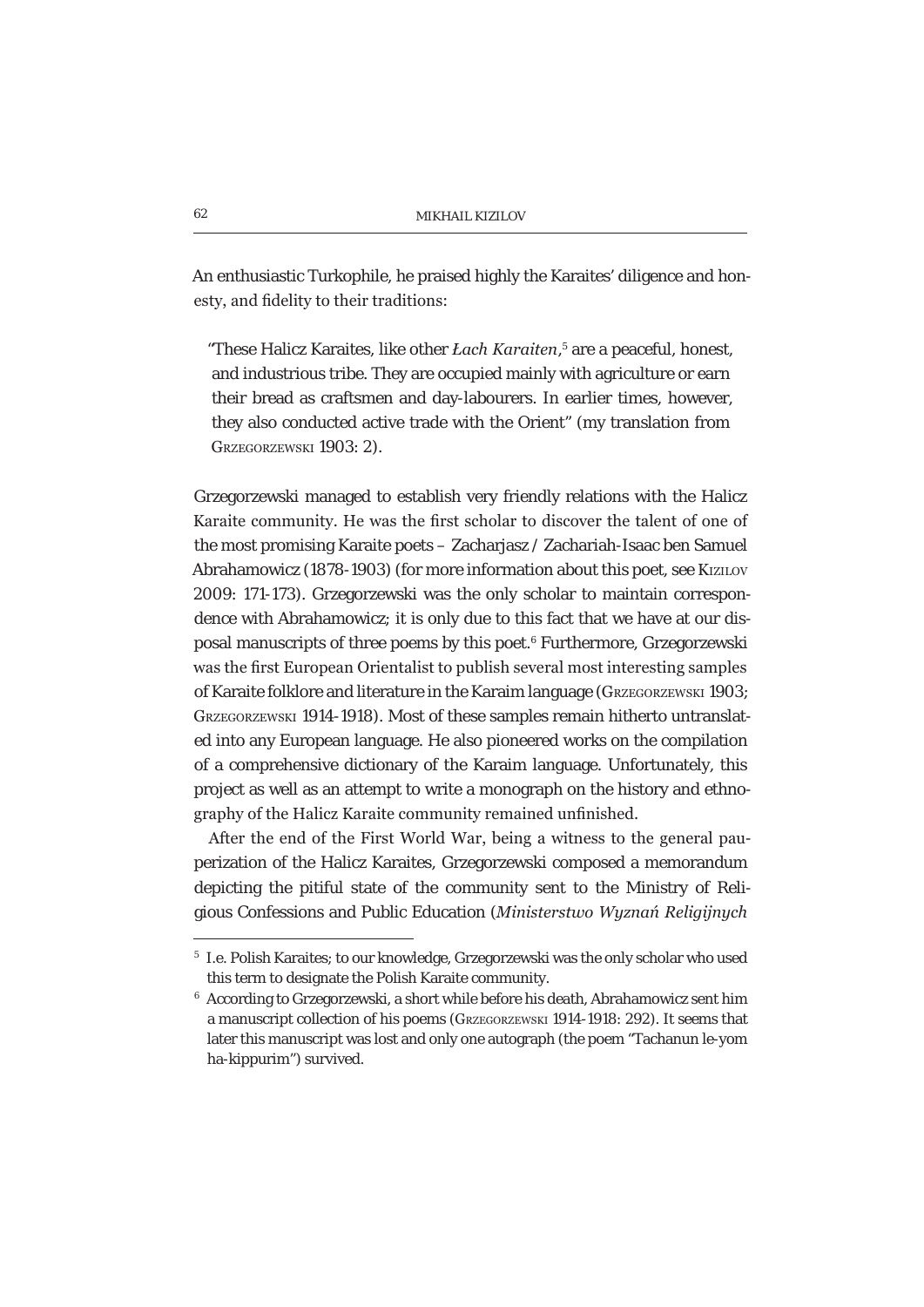*i* Oświęcenia Publicznego or MWRiOP): "after the raids of Tsarist, German, Bolshevik, and Petlura troops, their [i.e. Karaite] settlement represents now the image of mere ruins and piles of ashes." In order to improve the situation Grzegorzewski somewhat unrealistically suggested selling off "sites which would cost some millions, once a possession of the Karaite community of Łuck. and now illegally captured by the Jews and Moskals."<sup>7</sup> The Polish-Lithuanian Karaite community warmly remembered Grzegorzewski's friendly attitude to the Karaites and published an article dedicated to his memory in the periodical Karaj Awazy (ANONYMOUS 1931: 30-31). Post-war Karaite authors also positively evaluated Grzegorzewski's research activity in the field of Karaite studies (ZAJACZKOWSKI 1960-1961; 95-97; DUBIŃSKI 1960; 148-149, 151-152).

Grzegorzewski bequeathed his personal collection to the Institute of Oriental studies at Lwów University. It took about twelve vears to dispatch Grzegorzewski's Karaite materials to Kraków where they were examined by Tadeusz Kowalski.<sup>8</sup> For some reason, Grzegorzewski's Karaite materials had been never returned to Lwów and remained in Kraków where they formed the collection "Spuścizna K III-6, Jan Grzegorzewski" in the Archive of the Polish Academy of Sciences.<sup>9</sup> Kowalski, who surveyed Grzegorzewski's archival materials as early as 1934, wrote an undeservedly harsh and sceptical review of Grzegorzewski's collection<sup>10</sup> which influenced the opinion of later scholars

<sup>&</sup>lt;sup>7</sup> Archiwum Akt Nowych, MWRiOP, call no. 1461, fols. 39, 42. Here Grzegorzewski most probably referred to the so-called "Pola Karaimskie" near Łuck, which had once allegedly belonged to the Karaites. According to Reychman, sending memoranda to officials was Grzegozrewski's life-long passion (REYCHMAN 1971: 16).

<sup>&</sup>lt;sup>8</sup> Tadeusz Jan Kowalski (1889-1948) was representative of much younger generation of Polish Orientalists. In contrast to Grzegorzewski, he received a systematic Orientalist education in Austria and Germany. He published many scholarly monographs and articles, including his famous Karaimische Texte im Dialekt von Troki (Kraków, 1929) (for more information about Kowalski's biography, see STACHOWSKI 2010: 149-168).

<sup>&</sup>lt;sup>9</sup> Full Polish name of the archive is Archiwum Nauki Polskiej Akademii Nauk i Polskiej Akademii Umiejetności (i.e. "Archive of Polish Academy of Sciences and Polish Academy of Arts and Sciences").

<sup>&</sup>lt;sup>10</sup> Kowalski 1934: 19-28. Archive of Polish Academy of Sciences and Polish Academy of Arts and Sciences in Kraków houses two manuscript versions of this review article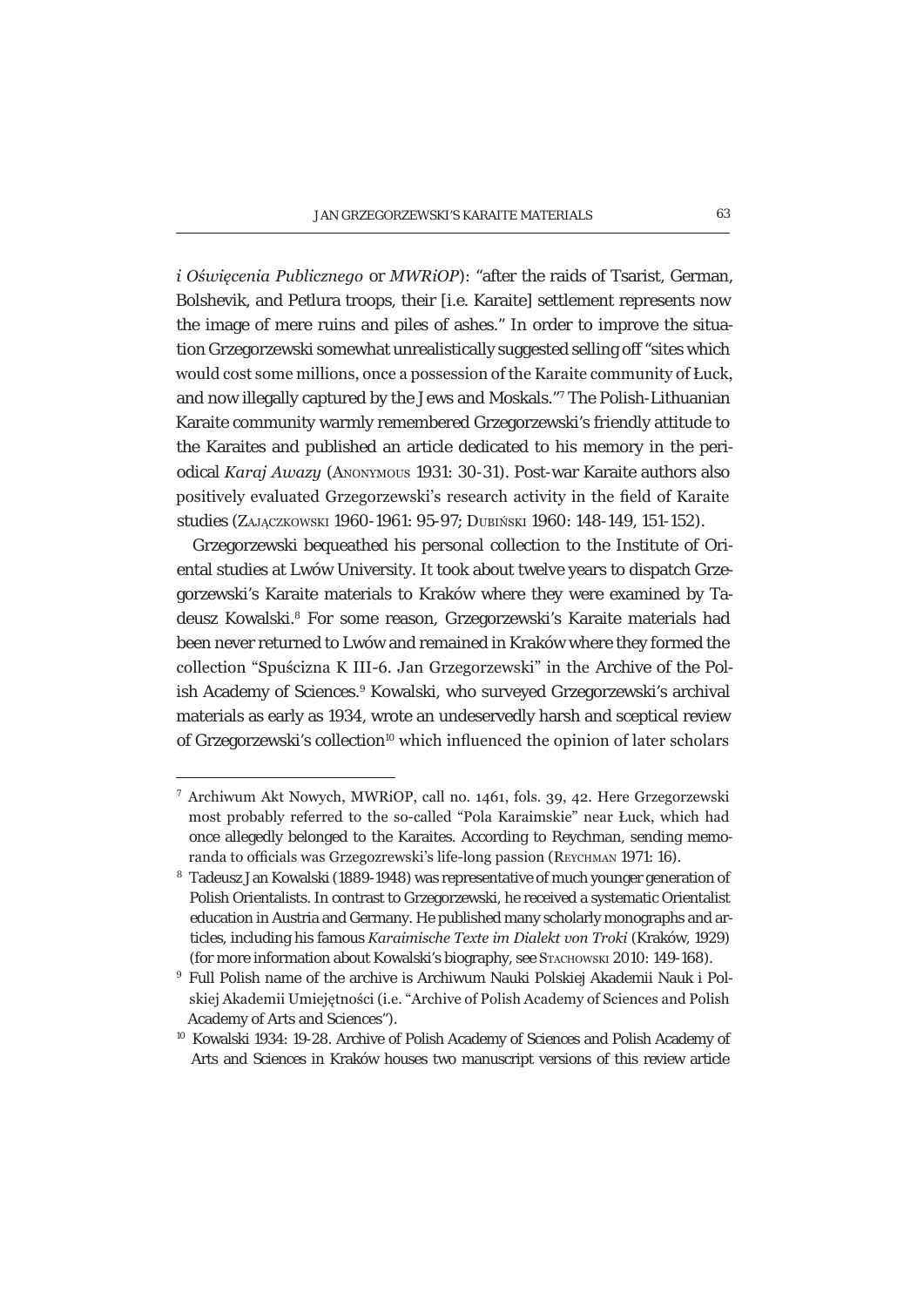who made no use of Grzegorzewski's materials – largely because of Kowalski's criticism.11 The aim of this article is to compose a new survey of this collection and demonstrate that Kowalski's harsh criticism was unfair and incorrect. Some interesting documents from Grzegorzewski's collection are published as appendices at the end of the article.

#### **2. Survey of Jan Grzegorzewski's archival collection**

Tadeusz Kowalski distinguished the following groups of Karaite-related materials in Grzegorzewski's collection: materials for the dictionary of the Karaim language (mostly in the Halicz dialect); documents related to the Karaite community in Halicz; texts in the Halicz variety of the Karaim language transliterated with Latin characters; Karaim texts in Hebrew characters; ethnographic, historical and linguistic miscellanea which he did not have time to properly study and which he deemed unworthy of additional attention (KOWALSKI 1934: 19-28). Although this subdivision does make sense, in my article I shall analyze Grzegorzewski's collection in accordance with the folders and subfolders into which his materials were subdivided by assistants of the archive of the Polish Academy of Sciences much later than Kowalski's life-time.

A few additional remarks should be made before starting an analysis of the collection. First, some materials that were available to Kowalski are no longer

which do not really differ from the published text (Archiwum Nauki PAN i PAU, Kraków Spuścizna K III-4. Tadeusz Kowalski, call no. 28). According to Jan Reychman, Kowalski also published a posthumous memorial article about Grzegorzewski in the Kraków newspaper "Nowa Reforma" (REYCHMAN 1971: 231, przyp. 1; unfortunately, I was unable to locate this publication because Reychman had not provided the exact reference to this article). Kowalski apparently did not know that as early as 1904 Grzegorzewski had donated to Ossolineum his large and valuable library which was unfortunately completely destroyed in 1918 ([GAWRONSKI] 1925: 334). This is why Grzegorzewski's posthumous *Nachlass* contained only a handful of books of little value.

 $11$  To my knowledge, the author of these lines is the only scholar who used Grzegorzewski's unpublished materials so far (see KIZILOV 2009a). According to Reychman, Tadeusz Kowalski was in general very strict and critical when he had to evaluate publications of his colleagues (REYCHMAN 1971: 67).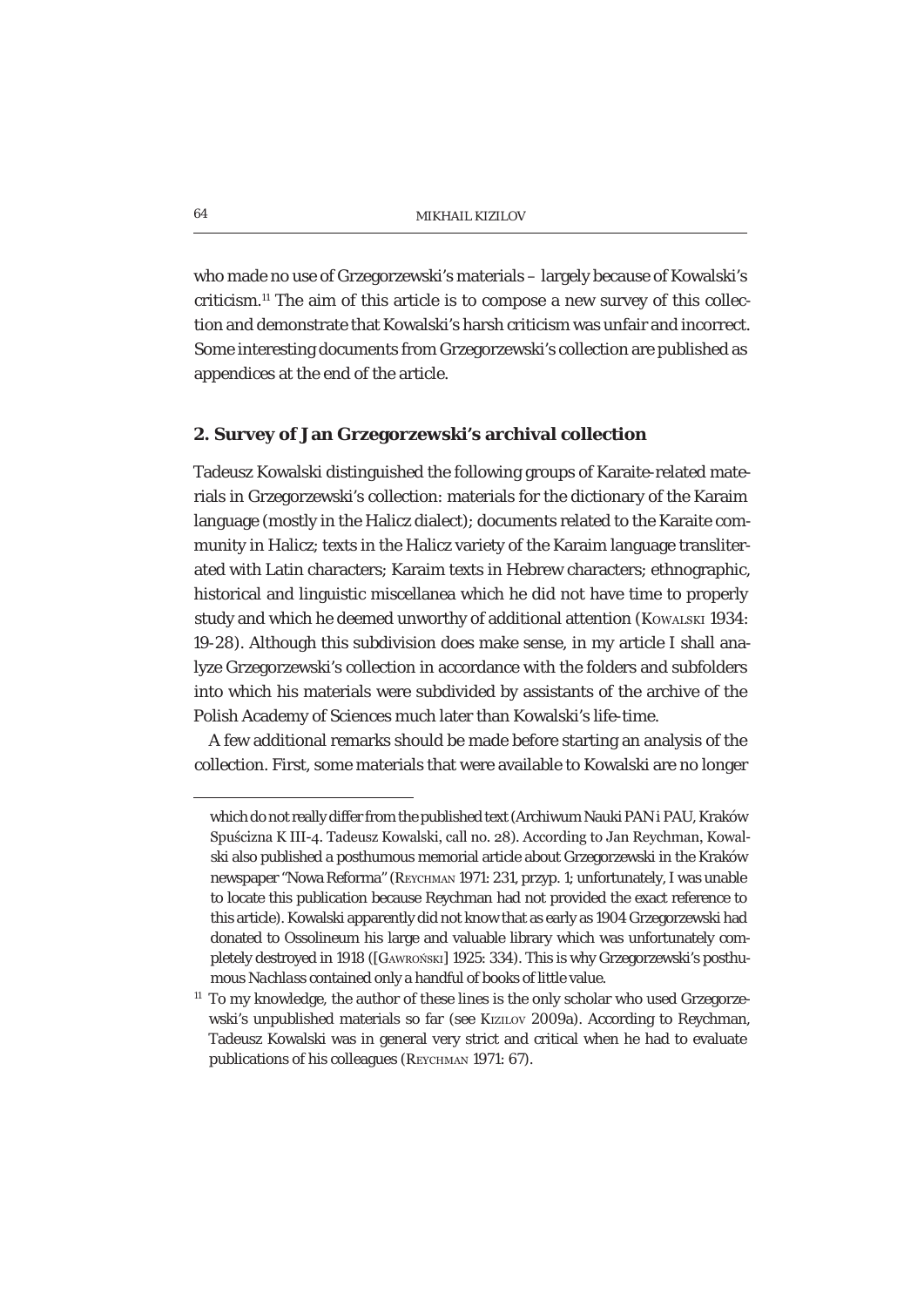present among Grzegorzewski's documents. Second, many interesting materials that *are* present in the collection were apparently not analyzed or seen by Kowalski. Third, several documents and notes, which were originally among Grzegorzewski's materials, are currently located in Kowalski's archival collection also kept in the Polish Academy of Sciences in Kraków (they were most likely inserted into Kowalski's collection by Kowalski himself who apparently forgot to return them to Grzegorzewski's collection).<sup>12</sup> Finally, for some reason Jan Grzegorzewski's archival materials did not have any pagination. I was therefore forced to refer to call numbers only, without providing exact page or folio numbers. The work with Grzegorzewski's documents is not always easy because of Grzegorzewski's hardly legible handwriting; furthermore, his collection also contains additional materials that were sent to him by his Karaite informants (e.g. by Zacharjusz Abrahamowicz or Ryfcia Leonowicz).

Call no. 16 (Spuścizna K III-6, Jan Grzegorzewski, Archiwum Nauki PAN i PAU, Kraków) contains miscellaneous Karaite-related documents. Grzegorzewski's extracts and notes from different Karaite-related publications demonstrate that the scholar was well-read in contemporary Karaite studies composed in Hebrew and in European languages (e.g. one can find there notes taken from the works by Julius Fürst, Tadeusz Czacki, Abraham Firkowicz, etc.). A note in a hardly legible script most likely represents an excerpt from a document copied by Grzegorzewski in Lwów archives. According to this note, an old Karaite cemetery of Lwów was located on Brusiłowska Street; at some point in the early twentieth century the territory, on which it had been located, was appropriated by a certain lawyer Mamikow [?]. Furthermore, ca. 1914-1915 Rabbanite Jews and Orthodox Christians occupied a part of the cemetery and built houses there. A certain Jew responsible for the desecration of the cemetery was fined: further construction works on its territory were not allowed.13 Two documents are related to the state of the Halicz Karaite

<sup>&</sup>lt;sup>12</sup> For more information about Kowalski's collection, see PORADZISZ 1973: 53-99; KIZILOV 2009b: 193-209; KIZILOV 2011: 31-48.

 $13$  Majer Bałaban tried to make excavations on the territory of the cemetery in 1914, but was not able to find anything apart from small fragments of the tombs with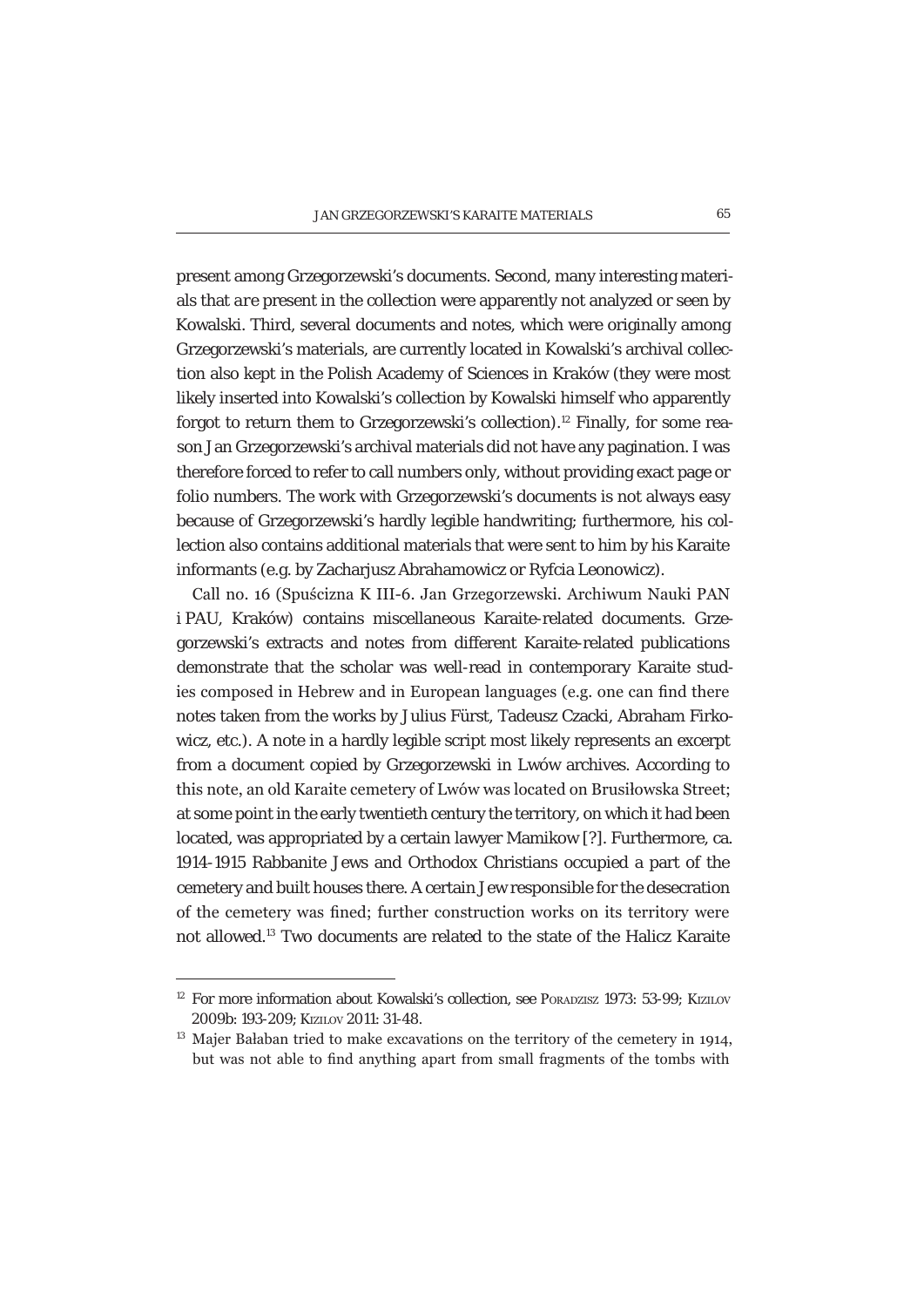community at the end of the nineteenth-and early twentieth centuries. One of them, entitled "A list of the families of the Karaite sect in Halicz", contains a detailed list of the members of the Halicz community in 1896. This list was composed apparently by the hazzan Simcha ben Yeshua-Jacob Leonowicz<sup>14</sup> at the request of Jan Grzegorzewski. The other is a certificate issued by the Halicz town council to the local Karaite community with an enumeration of the losses suffered from the fire on 31 October 1913 (see appendices 1 and 2).

Call no. 16 also contains perhaps the most interesting part of Grzegorzewski's collection, namely, drafts of chapters from a large monograph focusing on the Halicz Karaites. This monograph was never finished by Grzegorzewski before his death. Nevertheless, his ethnographic notes represent a real treasure house of data about the Halicz Karaite community and its customs. Grzegorzewski divided his notes into six subcategories: 1) engagement and marriage; 2) shrine;<sup>15</sup> 3) rites, ceremonies, and customs; 4) funeral; 5) astronomy; 6) participation in public and town social life.

While speaking about the marriage traditions of the Halicz Karaites Grzegorzewski provided equivalents of the traditional Hebrew terms in the Galician-Volynian dialect of the Karaim language (hereafter abridged as *GVKar*). According to Grzegorzewski, in Halicz an engagement was normally preceded by the so-called *sadchanluk*, i.e. matchmaking. For this purpose Karaite bachelors used so-called *sadchanlar* (cf. Hebrew and Yiddish *shadkhanim*), whose task was to go to the bride's parents' house for matchmaking. Matchmakers discussed the conditions for the marriage, especially the amount of *nedan/ nidunja* (from Heb. *nedunyah* – dowry) and *kałyn* (bride-money). The engagement ceremony was called *kelesmek*, while *huppah* (wedding canopy) – *bas japmak*. The ceremony itself always took place on a Thursday evening, i.e.

practically illegible inscriptions (BAŁABAN 1906: 6-7, BAŁABAN 1927: 16).

<sup>&</sup>lt;sup>14</sup> Simcha ben Yeshua-Jacob Leonowicz was the Karaite *hazzan* in Łuck from 1871 to 1876 and in Halicz from 1894 to 1900.

<sup>&</sup>lt;sup>15</sup> Grzegorzewski uses here the Polish term *świątynia* which literally means 'shrine.' By this term he designated the Karaite prayer house, also called *synagogue* or *kenesa*.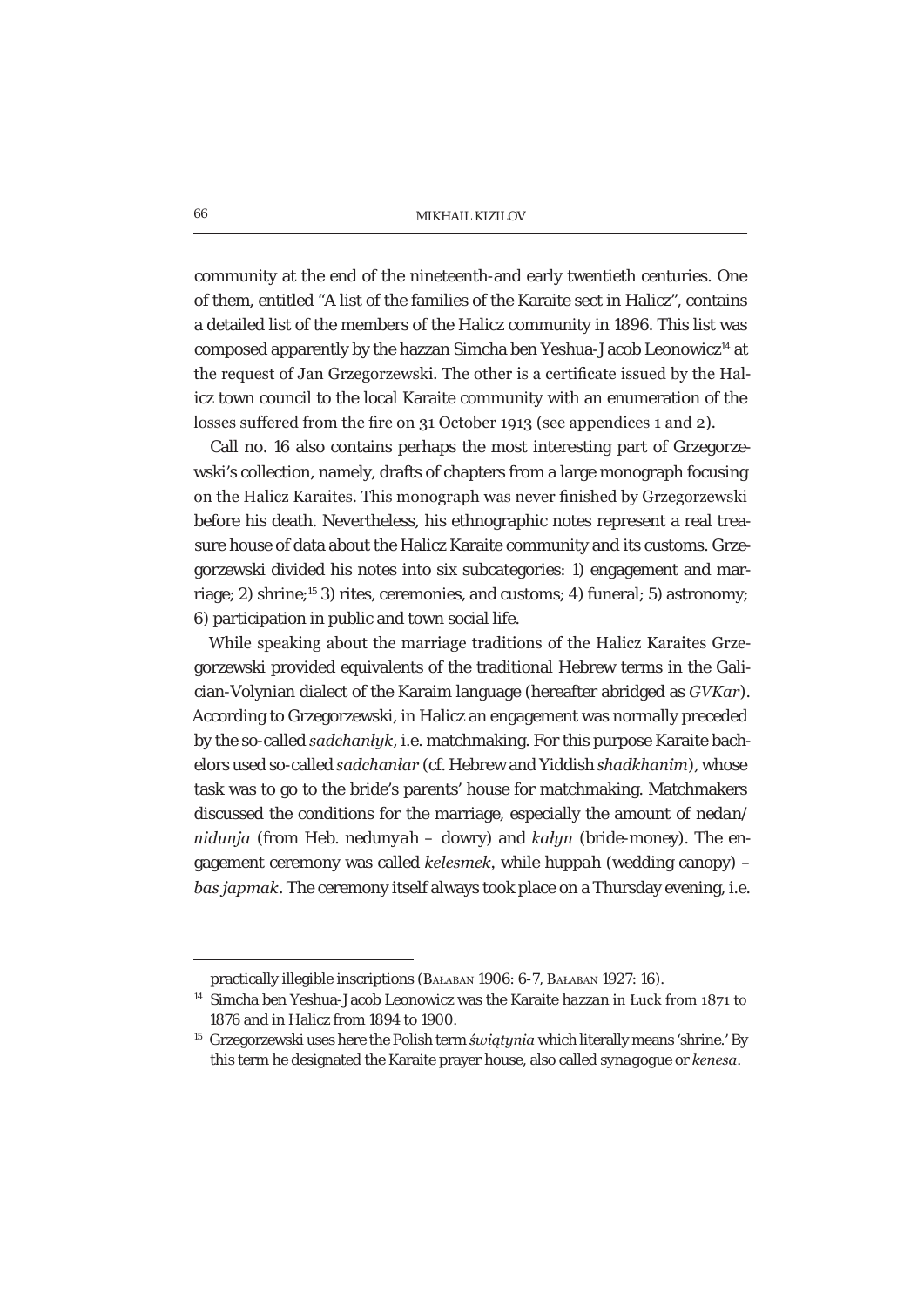at the beginning of the day preceding the Sabbath (cf. Gen. 1:23).16 According to Jan Grzegorzewski, only one song, *Bu oł bijenc kinimizni kuvanaik* (GVKar. "Let us celebrate this happy day of ours") was traditionally sung in Karaim.17 Grzegorzewski recorded one more wedding song in Karaim with the refrain *hatan da kalah* (GVKar. "a groom and a bride").

The subchapter dedicated to the Karaite prayer house (synagogue / kenesa) mentions that on feast days the floor of the "shrine" was covered by carpets, while the walls were covered in draperies. Grzegorzewski also mentioned that the Halicz Karaites also had a special flag (Pol. sztandar) used for religious ceremonies. Later he explained that this flag had the inscription *deael mahaneh yeshurun* (Heb. "the flag of Israel's camp") and on special occasions was placed on the right of the *dukhan* (pulpit for a preacher). Furthermore, the flag was often carried at the head of ceremonial processions which took place outside the synagogue walls.<sup>18</sup>

The subchapter devoted to the rites, ceremonies and customs contains highly curious information on the religious and everyday traditions of the Halicz Karaites. Especially important are his data about religious traditions which Grzegorzewski witnessed himself during his stay in Halicz. According to the scholar, the Karaites used to arrange special processions outside the kenesa's walls on festive days. Nevertheless, at some point the local Rabbanites began harassing the Karaites who took part in these processions. Grzegorzewski himself witnessed how Rabbanite boys entered the Karaite procession and began to mock the Karaites' singing and bellow like cows. As a consequence, the Karaites were forced to make these processions inside the kenesa, around the *dukhan*; every male Karaite who took part in the procession carried on the right hand a Torah scroll belonging to his family. This perhaps can explain

 $16$  In nineteenth-century Crimea it was traditional to perform the final part of the wedding ceremony at about midnight (BEIM 1862: 63-81).

<sup>&</sup>lt;sup>17</sup> For a full text of the song, see Manuscript Division of the Lietuvos Moksly Akademijos Biblioteka, Vilnius, F. 305, no. 102, fols. 251r-252v.

<sup>&</sup>lt;sup>18</sup> This was perhaps the same flag, with the image of the Star of David, that was photographed by G. Smólski (Smólski 1903: 483; see fig. 3).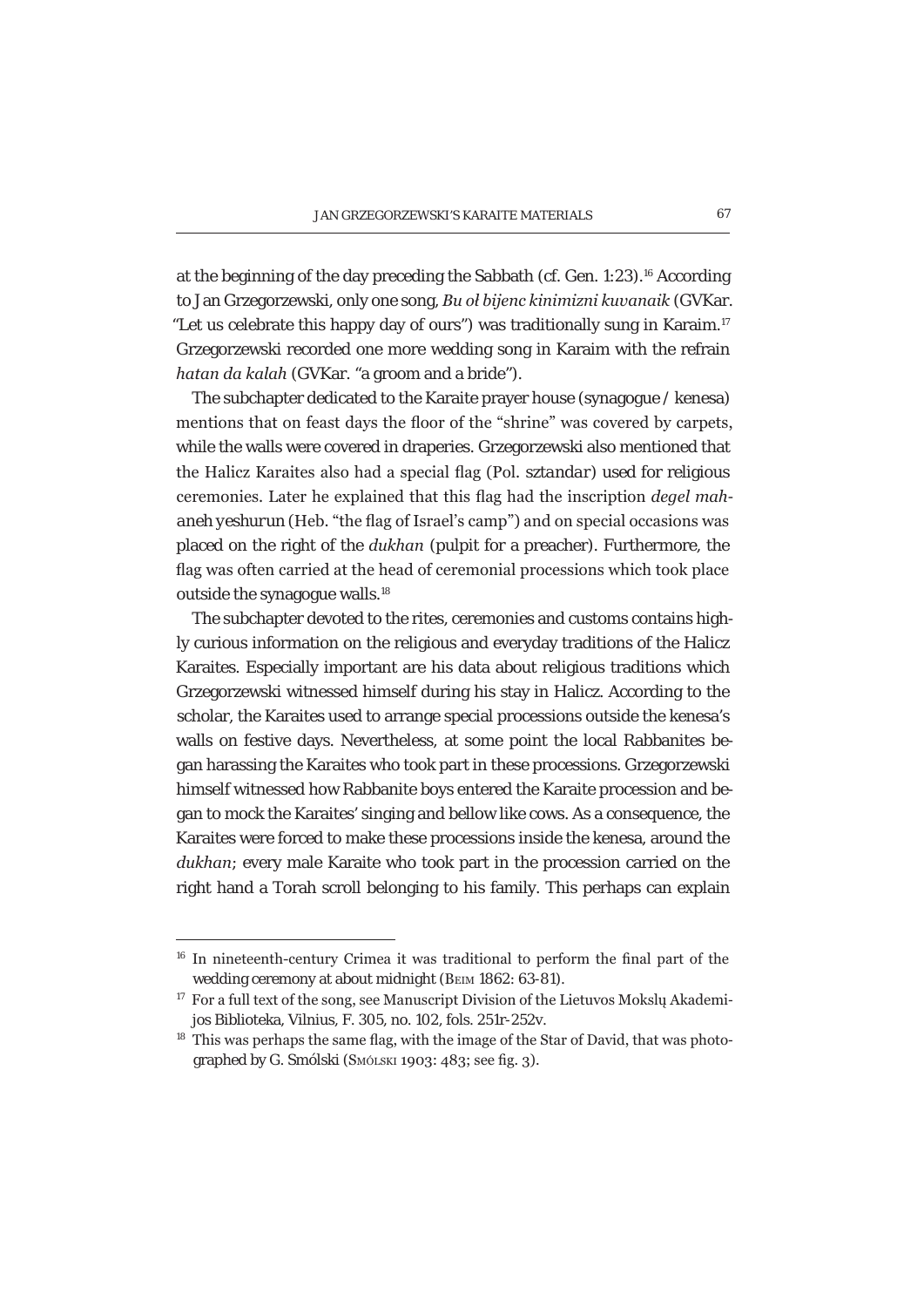why at the end of the nineteenth century in such a small community as that of Halicz there were as many as 23 Torah scrolls kept in the local synagoguekenesa.19

Grzegorzewski also paid special attention to the Karaite burial tradition. By the time of his arrival in Halicz the local Karaites stopped hiring the Rabbanite *hevra gadisha* and were performing the funerals by themselves. He mentioned that during the burial the *hazzan*<sup>20</sup> wore a special *talet kapłański* (Pol. "priest's tallit") while the rest of the male community wore an *arba kanfot* (i.e. *tallit gatan*). By the 1920s the Halicz Karaites, apparently under the influence of their Rabbanite neighbours, had developed a tradition of celebrating the socalled *elgen-kinler* (Yidd. *Yortsait*,<sup>21</sup> i.e. a commemoration day) with long and solemn funeral repasts – something that their rigorous ancestors would hardly have approved of.22 Grzegorzewski also mentioned that the Halicz Karaites made trips to Kukizów to visit the old Karaite cemetery there.

In the subchapter dedicated to the calendar Grzegorzewski mentions that the local Karaites used traditional Hebrew names of the months. This is another evidence that Szapszał's reform of the 1930s, which replaced Hebrew terms with Turkic ones, was not based on any Karaite tradition (for more information, see KIZILOV 2007: 399-425). Among his notes Grzegorzewski also provides three highly curious anecdotal stories about Rabbanites who wanted to get registered as the Karaites (see attachment 4).

Call no. 17 contains materials relevant to the history of the literature in the Karaim language (words, songs, poems, psalms, translations of the Bible into Karaim, etc.). In this folder one can find, *inter alia*, two aforementioned wedding songs (*Bu ol bijenc kinimizni kuvanaik* and the other one with refrain

<sup>19</sup> FAHN 1897: 140.

<sup>&</sup>lt;sup>20</sup> Grzegorzewski normally used the Polish terms *rabbin* or *kapłan* to designate the *hazzan* (the head) of the Karaite community.

<sup>&</sup>lt;sup>21</sup> Grzegorzewski transliterated this term as *jurcait* (cf. Yiddish יאָרצייַט).

 $22$  For Karaite criticism of grave visitations by the Rabbanites as a superstition, see ASHTOR 1959: 164.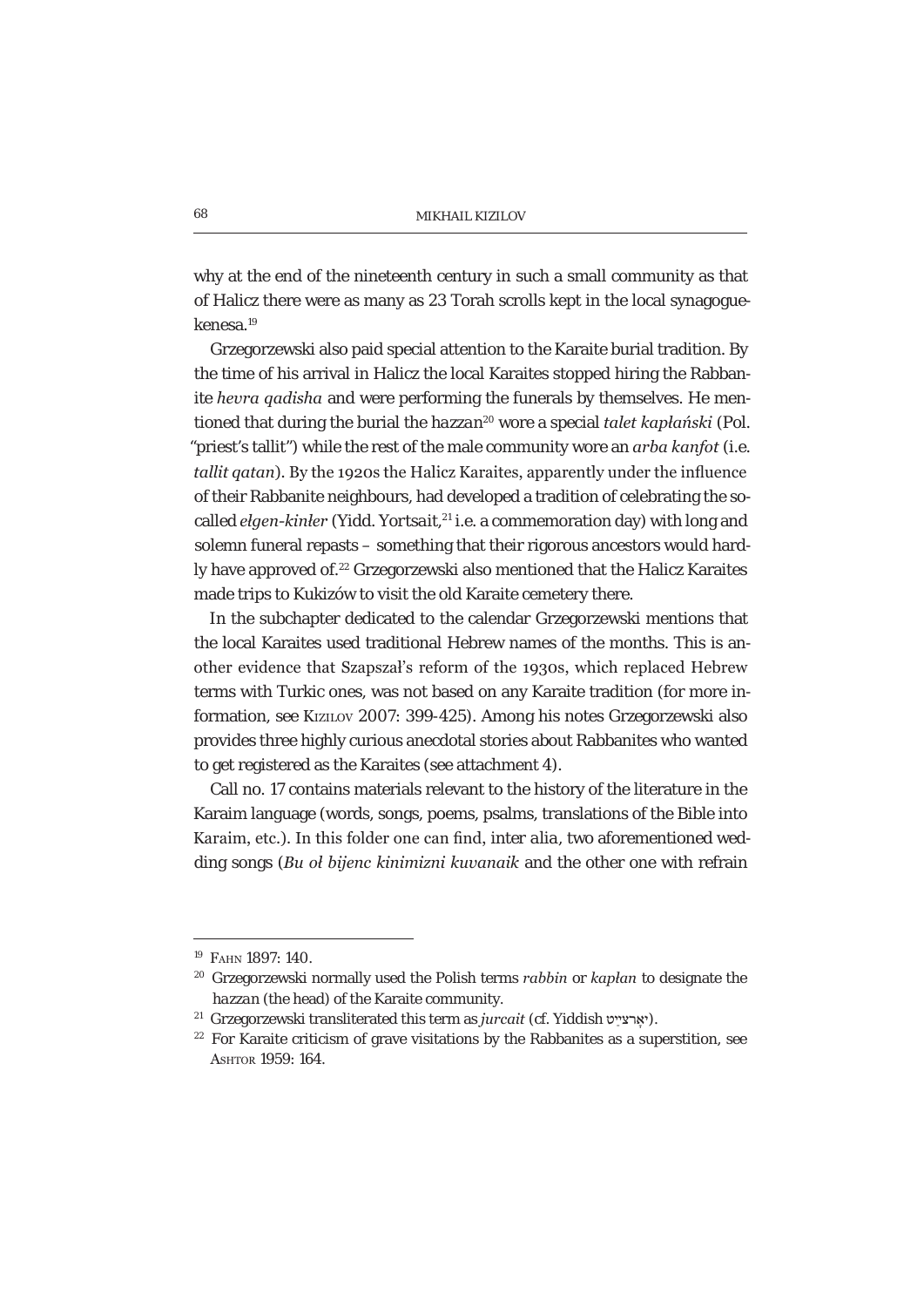*hatan da kalah*), the Karaim poems of Joseph Mordkowicz,<sup>23</sup> Karaim translation of Psalm 91, and some other. Equally interesting are the letters of the Karaitess Ryfcia (Ryfka/Rivka/Rebecca) Leonowicz, the daughter of Mordecai Leonowicz. There one can find the Polish transliteration of the poem "Adam" kicsiz kiska kinli" (A powerless man is short aged) and two fairy-tales which were published by Grzegorzewski in one of his articles (cf. GRZEGORZEWSKI 1903: 68-69, 74-77). Ryfcia's letters also contain Karaim original of these tales in Hebrew characters.

Call no. 25 contains drafts of an article entitled "My position in the study of the Halicz dialect" (Pol. "Moje stanowisko w badaniu narzecza halickiego"). Call no. 16 contains a draft of another unfinished article entitled "Karaite cursive as a historical document" (Pol. "Skoropis Karaimski jako dokument historyczny"). Call nos. 18 and 22 contain working materials for the Karaim-Polish dictionary and morphology of the Halicz dialect of the Karaim language. Dismissed by Kowalski as unworthy of further attention, these materials nevertheless provide us hundreds of the most interesting expressions and words noted by Grzegorzewski during his stay in Halicz. Grzegorzewski also provided long lists of loanwords in the Karaim language and hundreds other useful linguistic details many of which had never been noted by any other linguist (I include in appendix 4 a selection of some interesting loanwords from Hebrew and Slavic languages).

These seem to be all Karaite-related documents from Grzegorzewski's archival collection. As I have mentioned above, some important documents which had originally been among Grzegorzewski's documents were taken out from the Grzegorzewski collection by Tadeusz Kowalski in the 1930s. Kowalski subsequently forgot to return these materials to Grzegorzewski's collection. As a consequence, although originally belonging to Grzegorzewski, they are currently kept among Kowalski's materials which are also housed in the archive of the Polish Academy of Sciences. Especially important is the manuscript

<sup>23</sup> Yeshua-Joseph ben Moses Mordkowicz (b. Halicz, 1802; *hazzan* in Kukizów in the 1820s; *hazzan* in Halicz 1867-1884; d. Halicz, 1884; for more information, see KIZILOV 2009a: 110-112, 127-128, 164-166).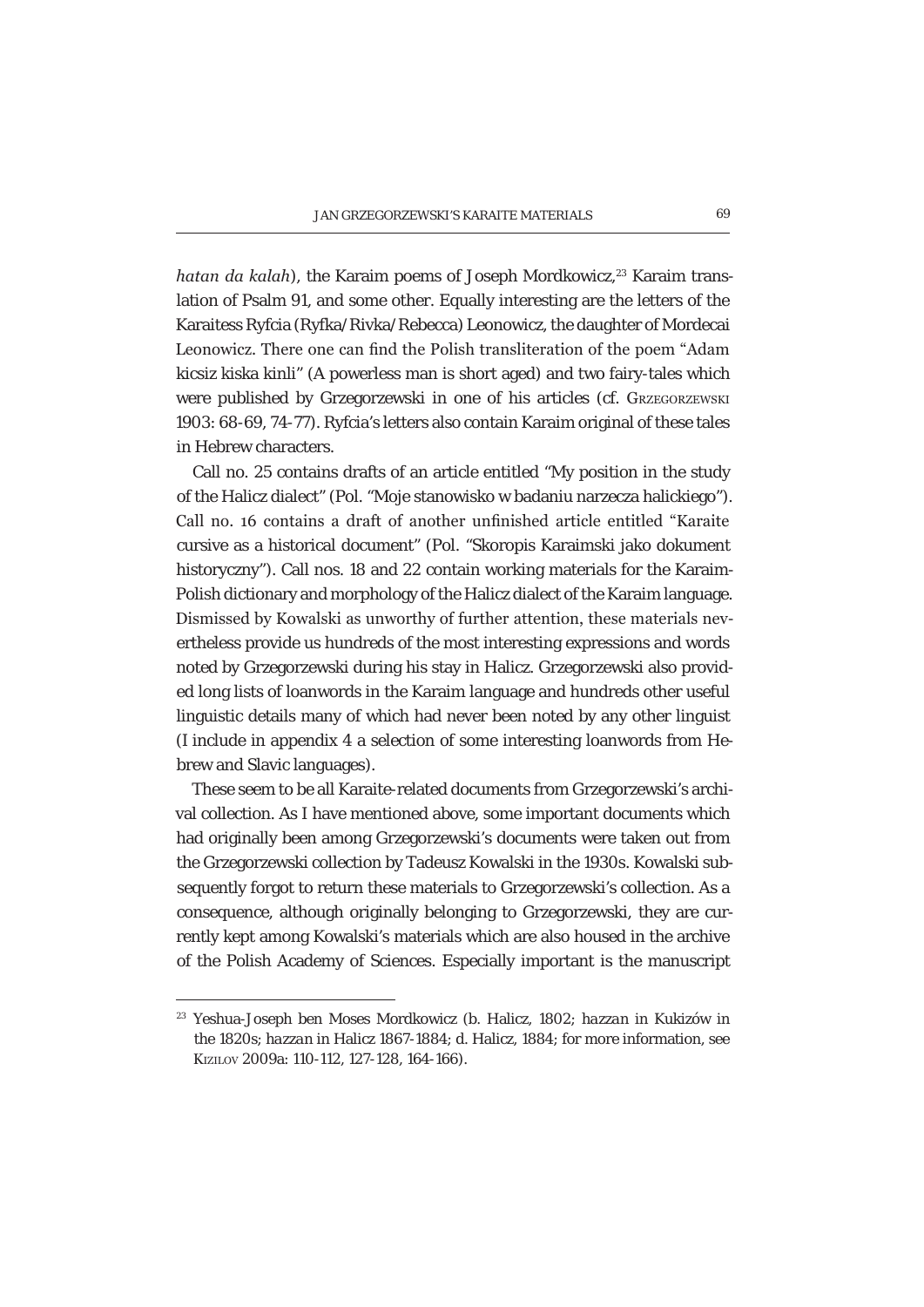of Zacharja Abrahamowicz's poem "Tachanun le-yom ha-kippurim" (Heb. "Hymn to the holiday of Yom Kippur").<sup>24</sup> This poem is Abrahamowicz's only extant manuscript. Furthermore, among Kowalski's materials one can find some other additional documents that originally belonged to Grzegorzewski. Among them, for example, original versions of the Karaite fairy-tales (legends) that had only been partly published by Grzegorzewski (cf. GRZEGORZEWSKI 1903: 63-70). Original versions of these folklore sources were written by Abraham ben Joseph Leonowicz and Zarach Zarachowicz. Zarachowicz recorded the story about the destruction of Derażna community by the Haydamacks according to the words of a certain Karaite woman, Rutkowska of Łuck.<sup>25</sup> A literary version of this folk-tale was later published by Sergiusz Rudkowski (RUDKOWSKI 1932); the original Karaim version still remains unpublished.

## **3. Conclusion**

As I have demonstrated above, Jan Grzegorzewski's archival collection contains a number of highly interesting documents and data collected by the scholar during his stay in Halicz and Lwów. His collection contains varied materials such as ethnographic and linguistic data, fairy-tales, proverbs, poetry, letters, drafts of articles, statistics, and official documents. Some of his observations provide us with information which is not available in any other sources or secondary literature. This may be explained first of all by the fact

<sup>&</sup>lt;sup>24</sup> Although the title is in Hebrew, the poem is in the Halicz dialect of the Karaim language (Archiwum Nauki PAN i PAU, Kraków Spuścizna K III-4. Tadeusz Kowalski. No. 122: 2. Materjały karaimskie. Notatki, wypisy z literatury, wiersze, utwory sceniczne. 1921-1927. Subfolder 1, fol.84 (cf. Illustrations 2-3)). Later Karaite publishers for ideological reasons transformed the title of this poem into "Tachanun ułłu king'e" (The hymn to the great day) (see ABRAHAMOWICZ 1931: 24-29; in passing, it is worthwhile mentioning that in fact it should be  $kin\ddot{g}e$  (Dat. "to the day") and not *king'e*).

 $25$  Abrahamowicz's fairy-tale was recorded in two different variants, one starting with the words "Chodza bijde bir birlej uwłu" and the other beginning with "Edi ezine" bir chodza adam, edi anda bir uwłu" (see Archiwum Nauki PAN i PAU, Spuścizna K III-4, no. 122:2, subfolder 2, fols. 5-7, 16-17).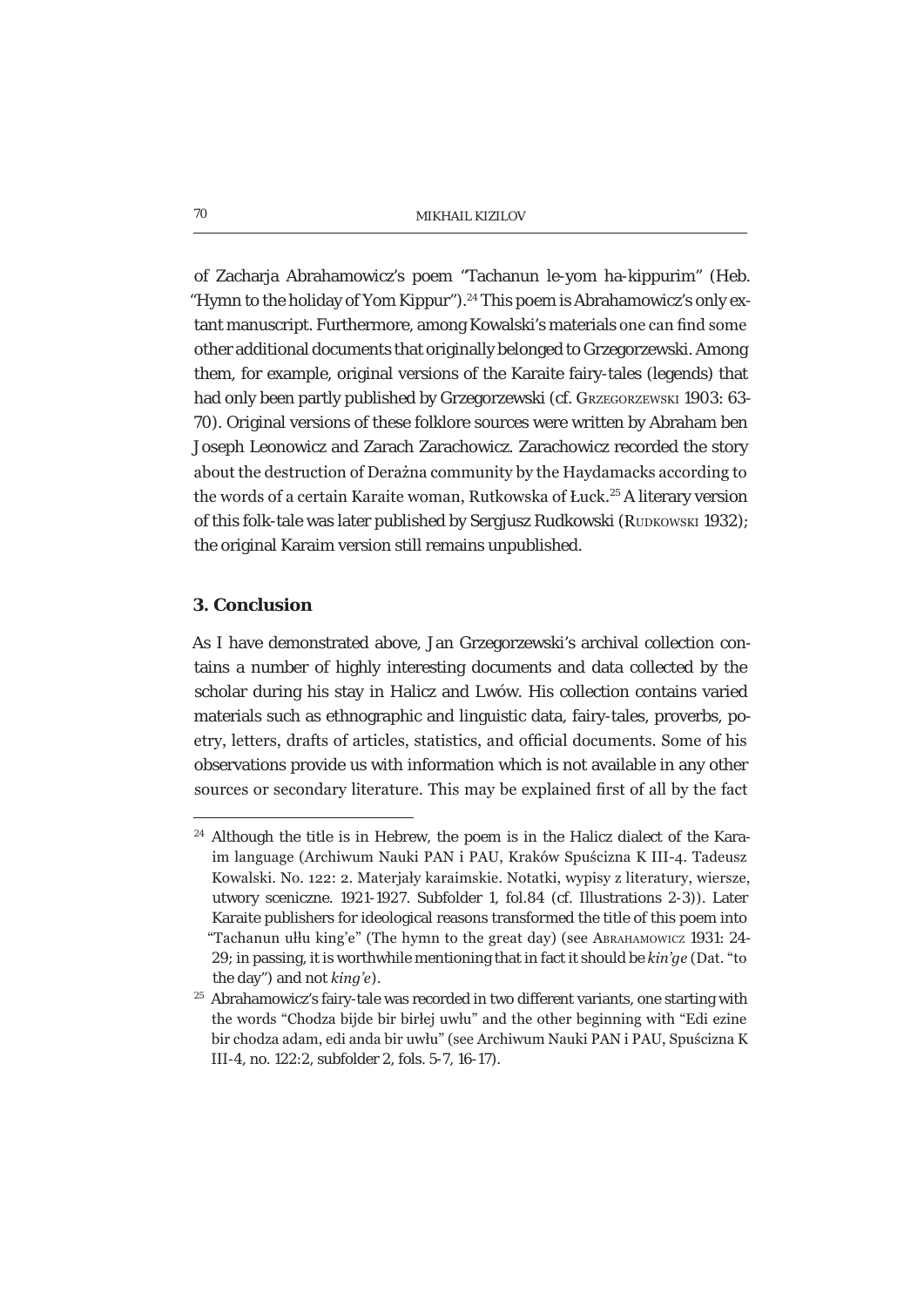that Grzegorzewski spent several years in Halicz and maintained close friendly contacts with the local Karaite community. Many of the Karaim lexica recorded in his ethnographic and language notes are not to be found in any existing dictionaries of the Karaim language. Further research should be directed to closer study of Grzegorzewski's archival collection, publication of hitherto unpublished drafts of his articles, analysis of linguistic and folklore data.

## **Appendices:**

*1. List of the members of the Halicz community (composed apparently by 6LPF KIDFX BINDER/Simcha bending DETA: Bimcha ben Yeshua-Jacob Leonovicz at the request of Jan Grzegorzewski in 1896).* 

Spis familii sekty Karaitów w Haliczu [1896]

- 1. Abrahamowicz Moses zamieszkały w Załukiew.
- 2. Abrahamowiczowa Ruchamcia wdowa po Samuelu Abrahamowiczu zam. w Załukwie.
- 3 Abrahamowicz Samuel zam. w Załukwie.
- 4. Abrahamowicz Izaak zam. w Załukwie.
- 5. Abrahamowicz Mordko zam. w Załukwie.
- 6. Abrahamowicz Salomon w Haliczu
- 7. Abrahamowicz Moses w Haliczu
- 8. Abrahamowicz Mordko zam. w Żyrawie w powiecie Chodorów.
- 9. Abrahamowiczowa Estera wdowa po Abramie Abrahamowiczu
- 10. Leonowicz Szymon [Simcha] chazan
- 11. Leonowicz Jakub Józef ribi i nauczyciel
- 12. Leonowicz Leon
- 13. Leonowiczowa Ryfka wdowa po Zacharjaszu L[eonowiczu].
- 14. Abraham Leonowicz bez żenny za Dniestrem w Hamarni
- 15. Leonowicz Szymon nauczyciel w Jekaterinosławie
- 16. Leonowicz Abraham zam. w Haliczu
- 17. Leonowiczowa Ryfka córka Mordka Leonowicza
- 18. Mordkowicz Szymon wdowiec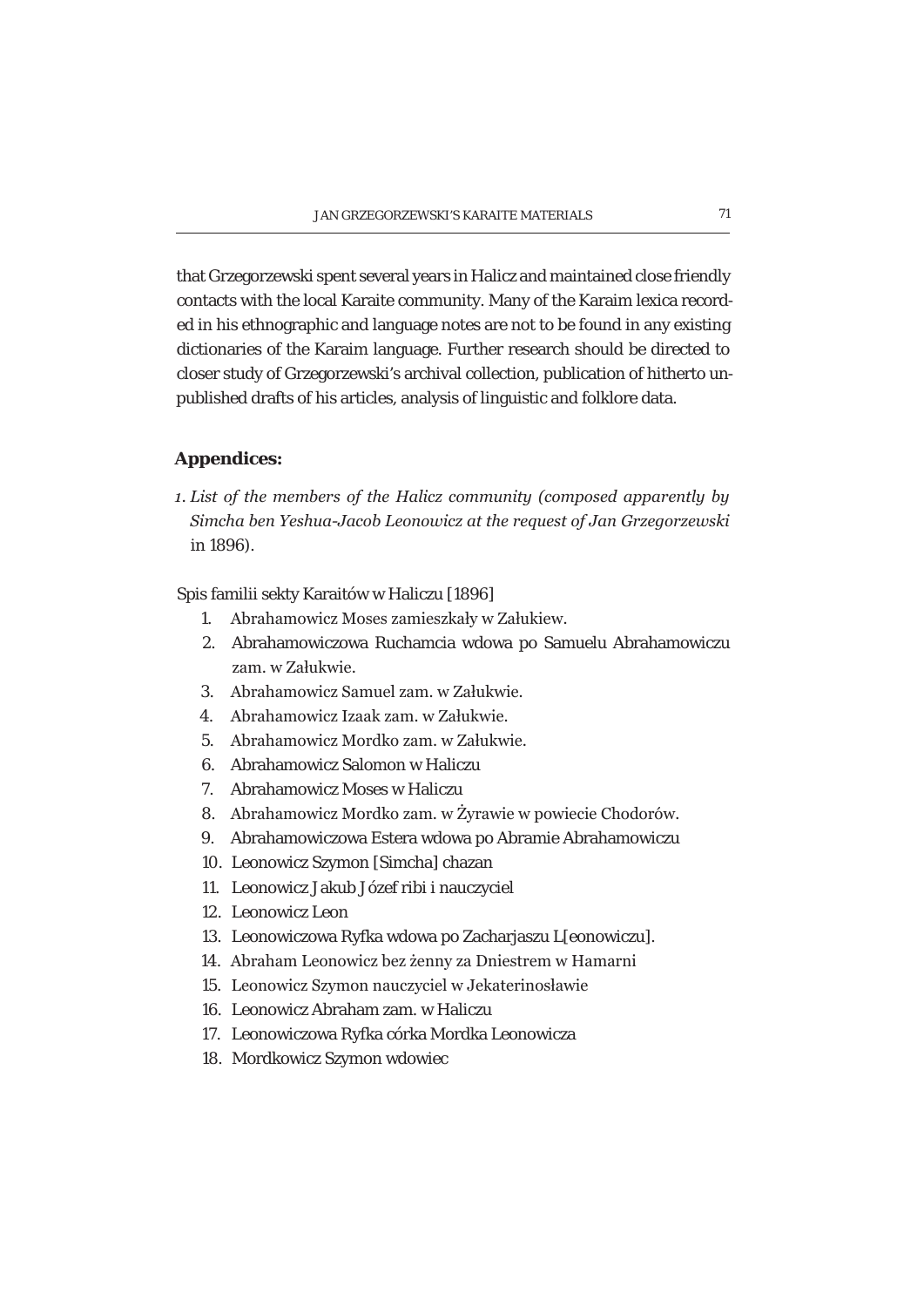- 19. Mordkowicz Samuel
- 20. Mordkowiczowa Domicela wdowa po Mojzeszu Mordkowiczu gminnym sekretarzu i zastępcy prokuratorji w Bursztynie w powiecie Rohatyn, i teraz zamieszkała we Lwowie.
- 21. Mordkowicz Szymon bez żenny.
- 22. Mordkowicz Ozyasz
- 23. Mordkowicz Mojzesz zamieszkały w Łucku w Rosyi
- 24. Mordkowiczowa Rachela wdowa po Mordku Mordkowiczu
- 25. Eszwowicz Izaak
- 26. Eszwowicz Mojzesz
- 27. Eszwowiczowa Salomea wdowa po Szymonie Esz[wowiczu].
- 28. Eszwowiczowa Amalia wdowa po Judzie Esz[wowiczu].
- 29. Eszwowicz Samuel
- 30. Eszwowicz Salomon
- 31. Eszwowicz Samuel
- 32. Eszwowiczowa Estera wdowa po Samuelu Esz[wowiczu].
- 33. Nowachowicz Józef wdowiec zam. w Załukwie
- 34. Nowachowicz Szulim //..........//
- 35. Nowachowicz Samuel //..........//
- 36. Ickowicz Sara wdowa po Nowaku Ick[owiczu].
- 37. Ickowicz Samuel
- 38. Ickowicz Eszwa zamieszkały w Kończakach.
- 39. Ickowicz Eszwa //.........// w Dubowcach
- 40. Szulimowicz Samuel
- 41. Szulimowicz Józef bez żenny
- 42. Szulimowiczowa Sara wdowa po Abrahamie Szul[imowiczu].
- 43. Szulimowicz Szulim
- 44. Szulimowicz Abraham
- 45. Szulimowicz Natan Szulim
- 46. Szulimowicz Szymon wdowiec zam. w Załukwie
- 47. Szulimowicz Eszwa
- 48. Szulimowicz Mojżesz zam. w Żyrawie p. Chodorów.
- 49. Samuelowicz Samuel zam. w Załukwie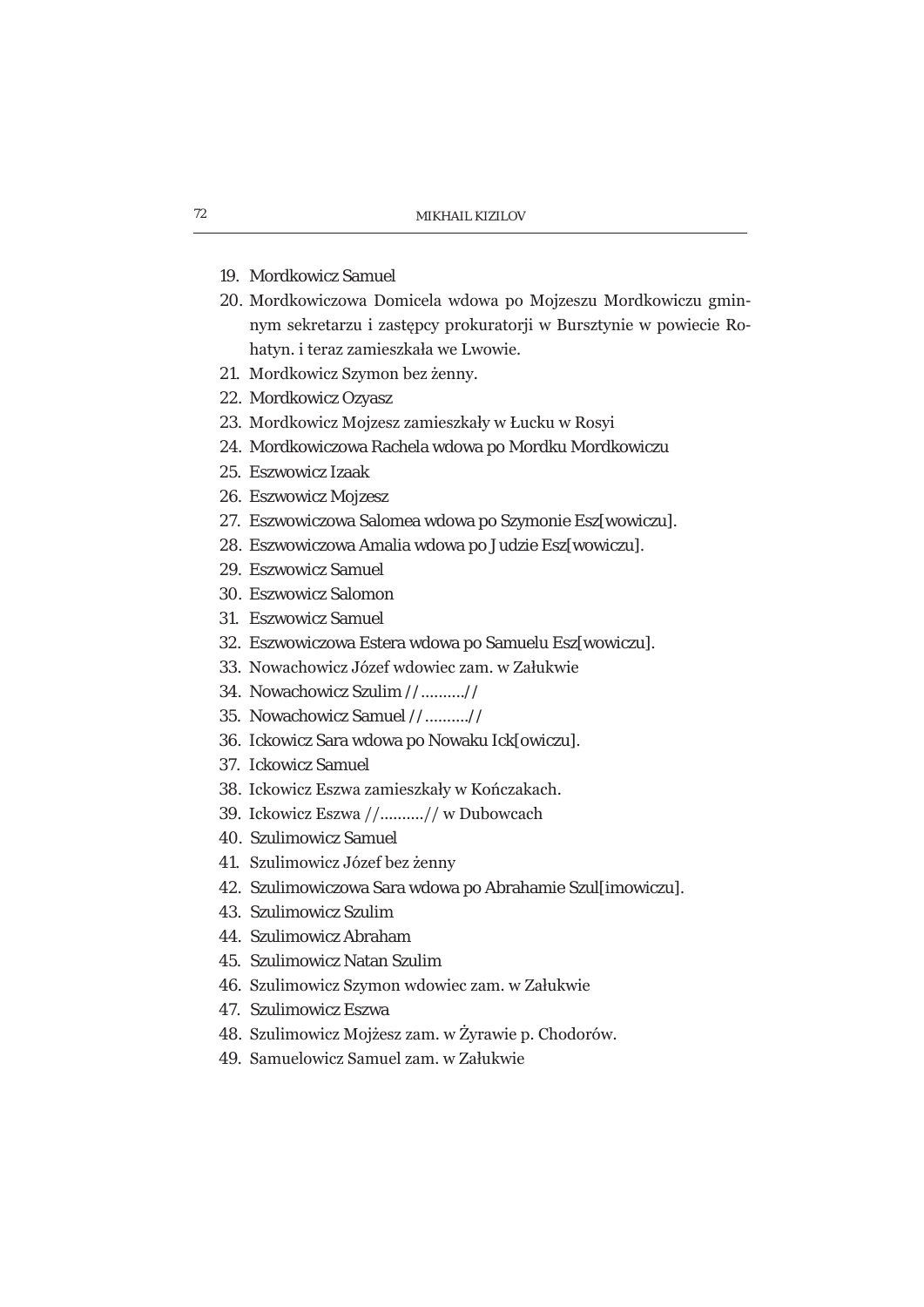- 50. Samuelowicz Abraham
- 51. Samuelowicz Izaak zam. w Załukwie
- 52. Samuelowiczowa Salomea wdowa po Samuelu
- 53. Samuelowiczowa Amalia wdowa po Mojżeszu Samluelowiczul
- 54. Syn Józef c.k. Auskultantem<sup>26</sup> w Kołomyi
- 55. Samuelowiczowa Domicela wdowa po Zacharjaszu
- 56. Samuelowiczowa Mincia wdowa po Izaaku Sam[uelowiczu].
- 57. Zarachowicz Mojżesz
- 58. Abrahamowicz Izaak zam. w Łucku w Rosyi

Zliczono dzieci z tychże familii mężczyzn 54. dziewczat 49. Starszych osób 89. pomiędzy temi znajdują się 13 wdów 3 wdowców

*a. Certificate issued by the Halicz town council to the local Karaite community* with enumeration of the losses suffered on 31 October 1913 from the fire.

Ze strony Zarządu miasta Halicza poświadcza się, że wybuchły w nocy 31 października 1913 w Haliczu pożar zniszczył świątynię karaicką oraz domy i zabudowania gospodarcze następujacych karaitów:

1/. Mojżesza Eszwowicza 2/. Eszwy Jckowicza 3/. Józefa Mordkowicza 4/. Samuela Eszwowicza 5/. Jsaka Szulimowicza 6/. Mojżesza Szulimowicza 7/. Domiceli Szulimowicz 8/. Estery Jckowicz 9/. Mojżesza Zoruchowicza 10/. Abrahama Leonowicza i 11/. Marka Leonowicza.

<sup>&</sup>lt;sup>26</sup> Germ. Auskultant.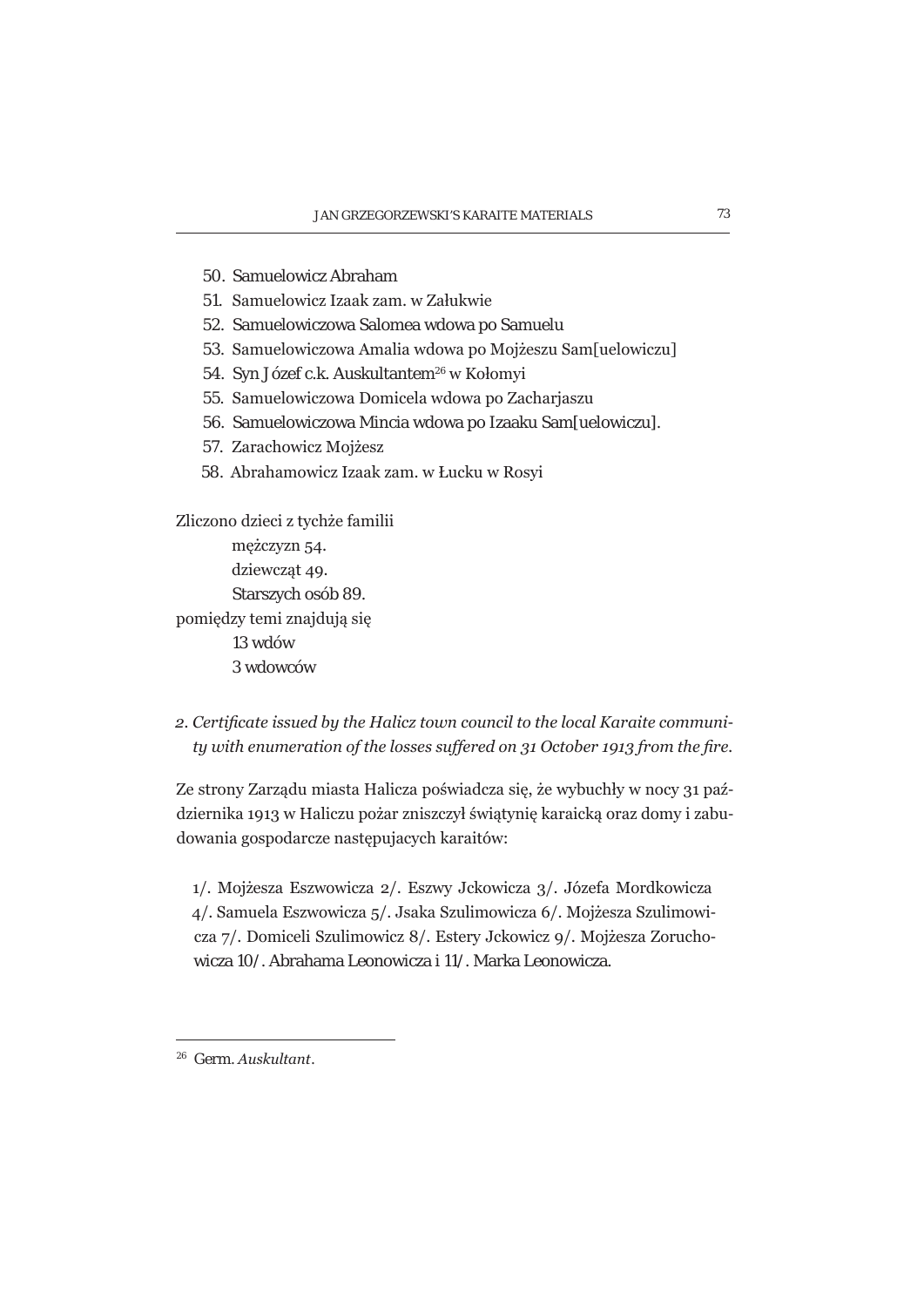Członkowie gminy wyznaniowej karaickiej złożonej z 50 rodzin byli w tymże roku nawiedzeni kilkakrotnemi powodziami elementarnemi, a trudniąc się wyłącznie rolnictwem ponieśli znaczne szkody, to też nie są w stanie swemi siłami odbudować w mowie bedacej światyni niemniej swych domów i zabudowań gospodarczych.

Halicz dnia 27 kwietnia 1914

signature: [illegible] stamp: Magistrat król. woln. miasta Halicza

#### 3. Stories about the Rabbanite Jews who tried to be registered as Karaites.<sup>27</sup>

A [Rabbanite] Jew from Czernowic, who lived in Odessa, arrived in Halicz and asked the local *hakham* Leonowicz to register his marriage to a [Rabbanite] Jewess and provide them a Karaite marriage contract. He supported his request by showing a certificate with his name, which was issued in Odessa [and certifying] that he was a Karaite. The *hakham*, who suspected that the certificate was a fake, says to him:

– I cannot solve this issue by myself; come to the gathering of our community elders and tell them about your request.

He at the same time sent a letter to Odessa requesting detailed information [about this Rabbanite].

When they received an answer [from Odessa] confirming that the certificate was forged, the [community] gathering answered in the negative and did not agree to perform a marriage.

Another [Rabbanite] Jew, who wanted to get registered as a Karaite, attempted to give 1,000 golden rubles to [*hazzan* Józef] Mordkowicz. [*Hazzan* replied:]

<sup>&</sup>lt;sup>27</sup> Translated from the Polish original by M. Kizilov. These stories, composed without proper syntax and word order, reflect the oral nature of these sources. I tried to reflect this not-too-correct style of the Polish original in my translation.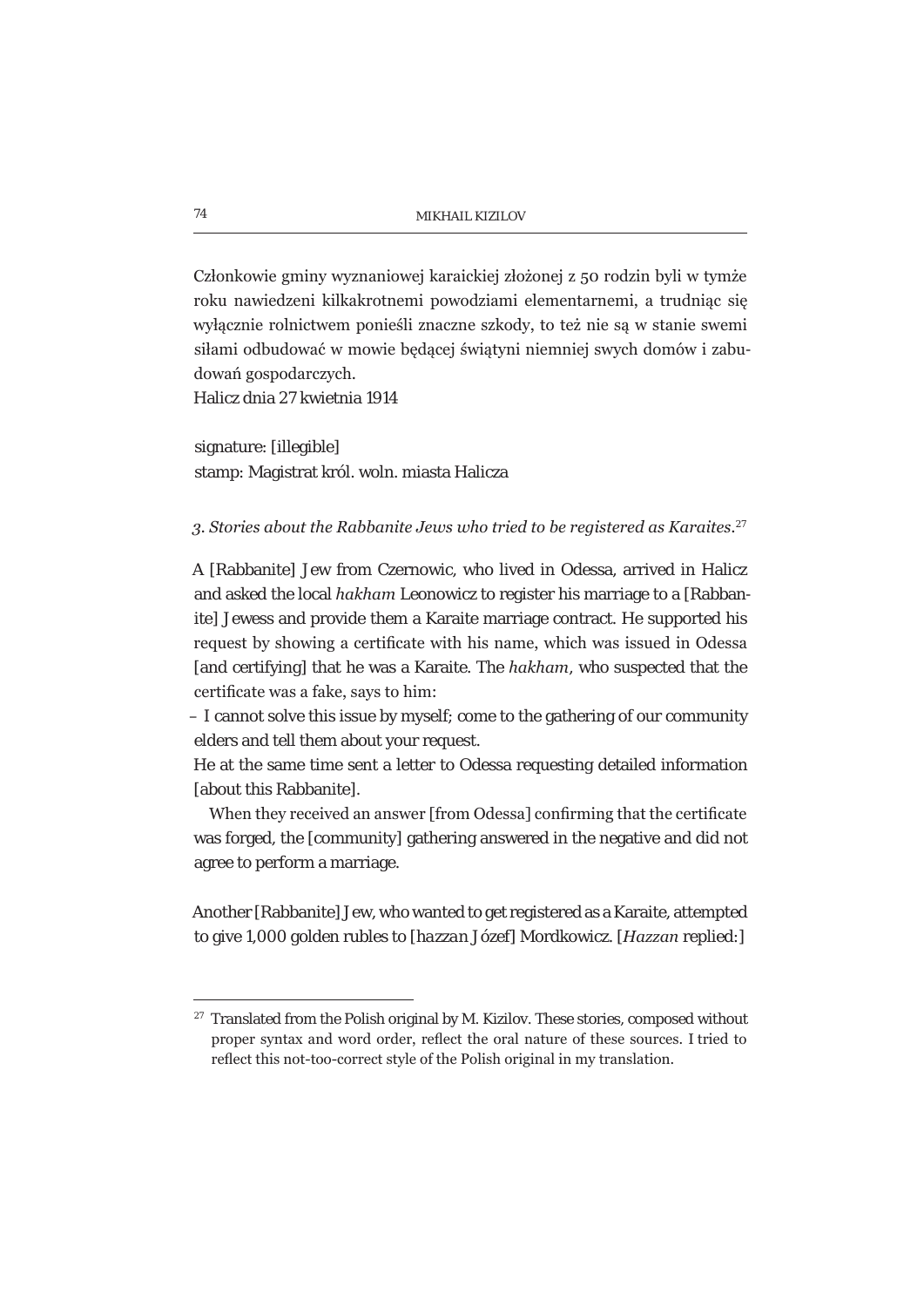– I cannot either register you as a Karaite since you are not a Karaite, or accept your donation, because I don't know what I should get it for. If we had so artificially and uninvitingly [?] produced Karaites, we would compromise not only us, but also the Austrian Emperor and Austrian state [...]

In *Euck*<sup>Halicz also 28</sup> when [a Rabbanite] Jew came to the Karaite superiorRabbi, he [the Jew] openly informed that he wanted to get converted to Karaism and receive a relevant certificate. The rabbi said to him:

 $-$  [...] We shall accept you, citizen, to Karaism only if you undergo a noviciate of three years,<sup>29</sup> after which, in case of the successful request, you can get a certificate that you are a true believer of Karaism.

The Jew, who urgently needed a [Karaite] identity card in order to use it [...] against [the laws?] created by the Russian government for the Jews, dashed away – and never turned up again.

| <b>Hebrew</b> | translation    | <b>Slavic</b> | translation         |
|---------------|----------------|---------------|---------------------|
| dor           | generation     | lulka         | tobacco pipe        |
| ribi          | rabbi (hazzan) | ziewałar      | jaws                |
| qawodun       | respected      | dali          | further             |
| peloni        | somebody       | wino          | wine                |
| midbar        | desert         | kukurudza     | corn                |
| chatan        | bridegroom     | wedelka       | fork                |
| galut         | exile          | vysovatme     | stick out, protrude |
| małach        | angel          | hryzcytme     | worry               |
| zemer         | song           | sirnikler     | matches             |

4. List of selected Slavic and Hebrew loanwords.<sup>30</sup>

<sup>&</sup>lt;sup>28</sup> Words and letters in superscript were added by Jan Grzegorzewski at a later stage of editing his notes, above the earlier drafts.

<sup>&</sup>lt;sup>29</sup> Grzegorzewski commented that this was in accordance with LEVITICUS 19:23.

<sup>&</sup>lt;sup>30</sup> I provide the loanwords in Grzegorzewski's Polish transliteration; many of these words are absent from BASKAKOV, DUBIŃSKI, ISKHAKOVA et al. (eds.) 1974.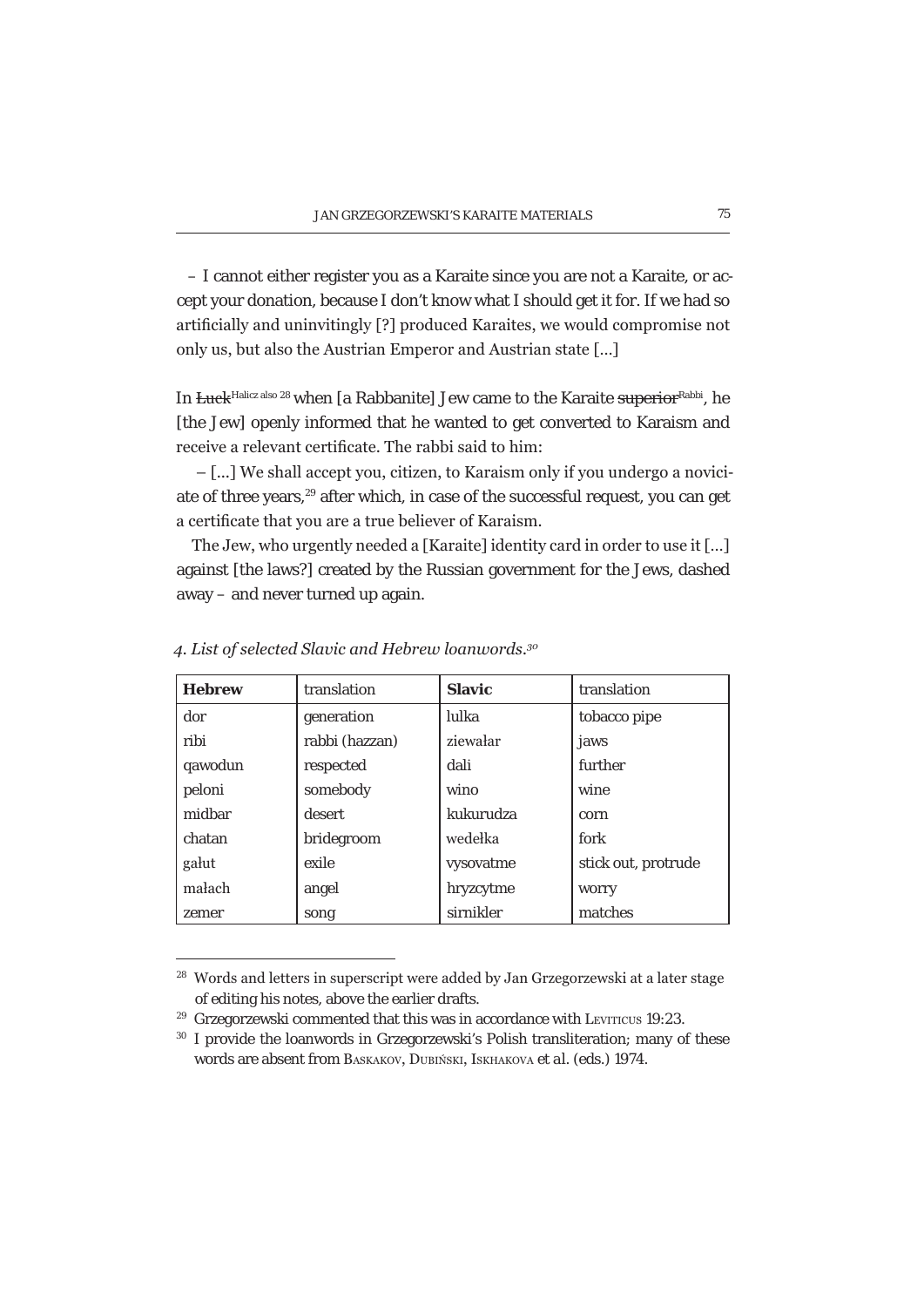| MIKHAIL KIZILOV |  |
|-----------------|--|
|-----------------|--|

| sulchan    | table        | hruska    | small pear |
|------------|--------------|-----------|------------|
| malchut    | kingdom      | dosyt     | enough     |
| azis-sabat | holy Sabbath | obed      | lunch      |
| mamzerler  | bastards     | redka     | radish     |
| kohenlik   | priesthood   | cerwikler | boots      |

#### Bibliography

- Авканамомисz, Zacharjasz. 1931. Zecharja Abrahamowicznin tiziwleri. Karaj Awazu 2, 24-29.
- ANONYMOUS. 1931. Alhysly Ćećekler. Karaj Awazy 2, 30-31.
- ASHTOR E. 1959. Prolegomena to the Medieval History of Oriental Jewry. Jewish Quarterly Review 50: 2, 55-68.
- BAŁABAN, Majer. 1906. Żydzi lwowscy na przełomie XVIgo i XVIIgo wieku. Lwów.
- BAŁABAN, Majer. 1927. Karaici w Polsce. In: Majer Bałaban. Studja Historyczne. Warszawa, 1-92.
- BASKAKOV N.A., A. Dubiński, Ch.F.Iskhakova, Ch.F. Izhbulatova, K. Musaev, A. Zajączkowski, W. Zajączkowski, and S.M. Szapszał (eds.), 1974. Karaimskorussko-pol'skii slovar'. Moskva: Russkii Yazyk.
- BEIM, Solomon. 1862. Pamiat' o Chufut-Kale. Odessa.
- DUBIŃSKI, Aleksander, 1960. Z dziejów badań nad jezykiem i literatura karaimską (od końca XIX w.). Przegląd Orientalistyczny 2 (34), 145-156.
- FAHN, Reuven. 1897. Ha-Qara'im be-Halitsh. Ha-Maggid 6: 17, 140.
- [GAWROŃSKI, Andrzej] 1925. Jan Grzegorzewski. Rocznik Orientalistyczny 2, 332-336.
- GRZEGORZEWSKI, Jan. 1902. Z pod nieba wschodniego: nowele i fragmenty z podrózy. Lwów.
- GRZEGORZEWSKI, Jan. 1914. Albania i Albańczycy. Lwów.
- GRZEGORZEWSKI, Jan. 1914-1918. Język Łach-Karaitów. Narzecze południowe (łucko-halickie). Rocznik Orientalistyczny 1:2, 252-296.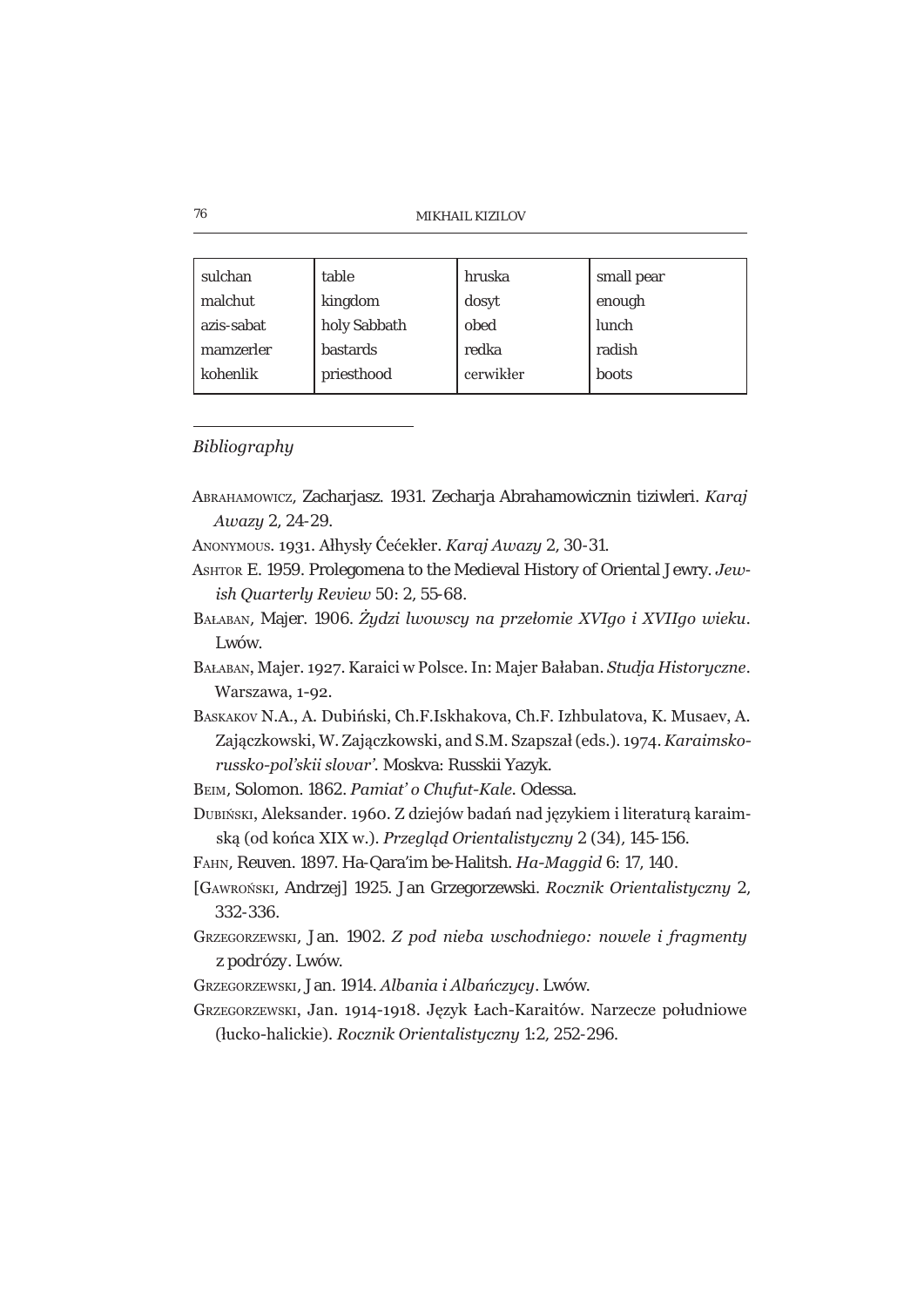- GRZEGORZEWSKI, Jan. 1914-1918b. Dwa fermany sułtańskie z w. XVIII-go. Rocznik Orientalistyczny 1:2, 297-333.
- GRZEGORZEWSKI, Jan. 1917. Narzecze południowe Karaitów polskich czyli tzw. Łach-karaitów. Sprawozdania z czynności i posiedzeń Akademii Umiejetności w Krakowie 22, 2-6.
- GRZEGORZEWSKI, Jan. 1912. Z sidżyllatów rumelijskich epoki wyprawy wiedeńskiej. Lwów.
- GRZEGORZEWSKI, Jan. 1919. Na Spiszu: studya i teksty folklorystyczne. LWÓW.
- [GRZEGORZEWSKI, Jan] 1924. Dwa żywioły wschodnie w Rzeczypospolitej. Myśl Karaimska 1, 9-10.
- [GRZEGORZEWSKI, Jan] 1920. Dwa żywioły wschodnie w Rzeczypospolitej. Gazeta Wieczorna 5226 (Lwów).
- GRZEGORZEWSKI, Johann von (=Jan), 1903. Ein türk-tatarischer Dialekt in Galizien: Vokalharmonie in den entlehnten Wörtern der karaitischen Sprache in Halicz. Sitzungsberichte der Kaiserlichen Akademie der Wissenschaften in Wien, Philosophisch-historische Klasse 146, 1-80.
- KIZILOV, Mikhail. 2007. The Press and the Ethnic Identity: Turkicisation of Karaite Printing in Interwar Poland and Lithuania, Acta Orientalia Academiae Scientiarum Hungaricae 60:4, 399-425.
- KiziLov, Mikhail, 2009a. The Karaites of Galicia: An Ethnoreliaious Minority Among the Ashkenazim, the Turks, and the Slavs, 1772-1945. Leiden -Boston: Brill.
- KIZILOV, Mikhail. 2011. The Lithuanian Plaque of 1710 and the Karaites. Lituanus. The Lithuanian Quarterly Journal 57:2, 31-48.
- Kizilov, Mikhail. 2009b. Plague in Lithuania, Desolation in Jerusalem: Two Poems in the Karaim Language from Tadeusz Kowalski's Archival Collection. Judaica 65:2, 193-209.
- KOWALSKI, Tadeusz, 1929. Karaimische Texte im Dialekt von Troki, Kraków.
- KOWALSKI, Tadeusz, 1934, Materialy karaimskie ś.p. Jana Grzegorzewskiego. Muśl Karaimska 10, 19-28.
- PORADZISZ, Jan 1973. Materjały Tadeusza Kowalskiego. Biuletyn Archiwum Polskiej Akademii Nauk 16, 53-99.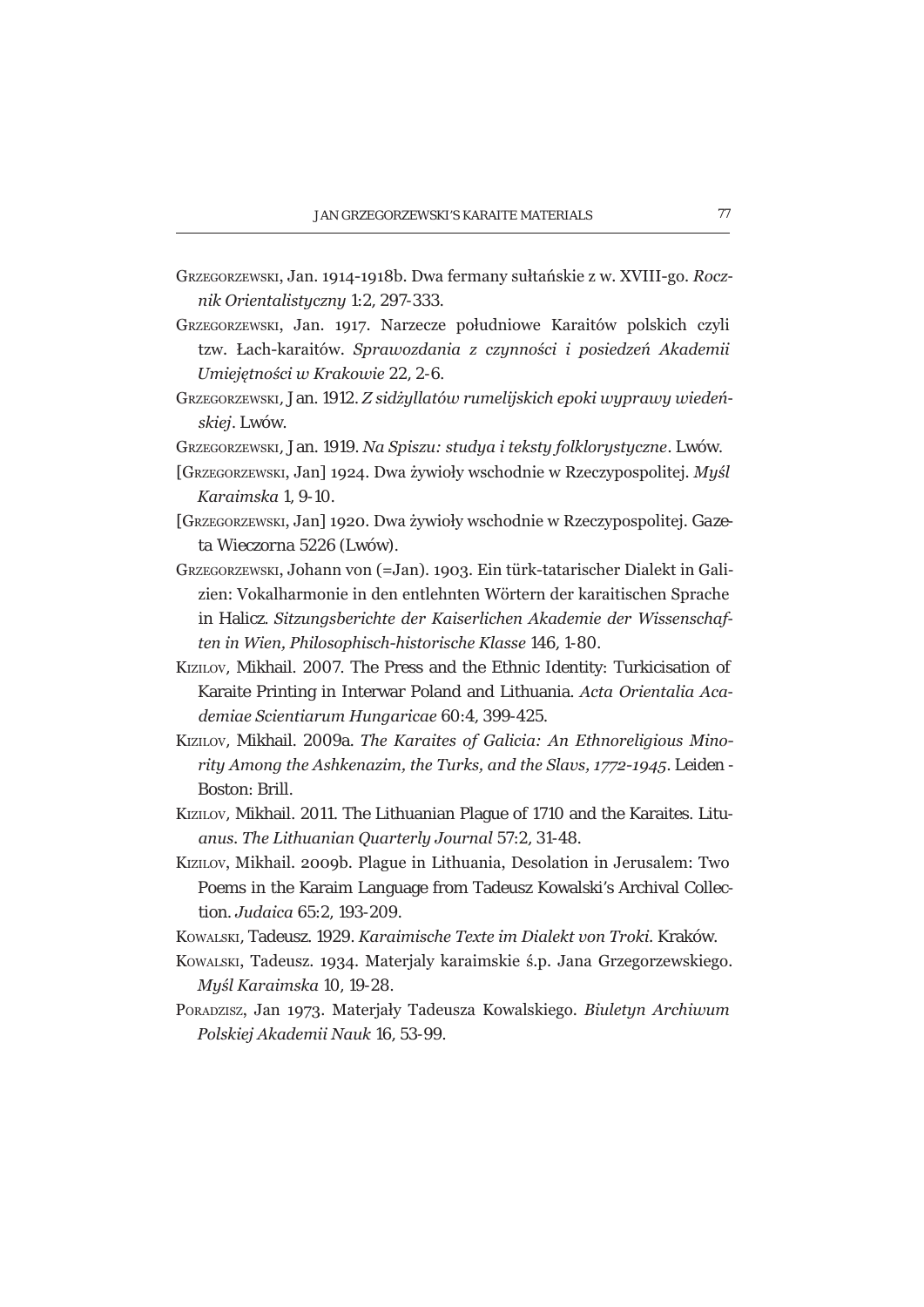REYCHMAN, Jan. 1971. Peleryna, ciupaga i znak tajemny. Kraków.

- REYCHMAN, Jan. 1972. Podróżnicy polscy na Bliskim Wschodzie w XIX w. Warszawa.
- RUDKOWSKI, Sergiusz, 1932, Krwawe echo Humania na Wołuniu (Rzeź kotowska). Podanie. Łuck.
- SMÓLSKI, Grzegorz. 1903. U Karaimów w Haliczu. Naokoło Świata 2, 465-467, 482-484, 506-507, 522-523, 538-540, 546-548, 564-565.
- Sтасноwsки, Marek 2010. Tadeusz Kowalski a sprawa jego niedoszłego wyjazdu na Uniwersytet Stambulski. LingVaria 5:1, 149-168.
- ZAJACZKOWSKI, Włodzimierz, 1960-1961, Jan Grzegorzewski, In: Polski Słownik Bioaraficzny 9, 95-97.

## **Illustrations:**

- 1-2. Jan Grzegorzewski.
- Shammash Samuel Mordkowicz inside the Karaite synagogue (kenesa)  $\mathcal{S}$ of Halicz with the flag for religious ceremonies (ca. 1903).
- 4-5. Autograph of Zacharia Abrahamowicz's poem "Tachanun le-vom hakippurim" (Hymn to the holiday of Yom Kippur).

Mikhail Kizilov (DPhil) is an Alexander von Humboldt research fellow at the Seminar für Religionswissenschaft und Judaistik at the University of Tübingen (Germany). He had published four monographs: Karaites through the Travelers' Eyes (New York, 2003), The Karaites of Galicia (Leiden / Boston, 2009), and Krymskaia Iudeia (Simferopol, 2011). His research interests include the history of Crimean Jewry, Krymchaks, Khazars, and East European Karaites.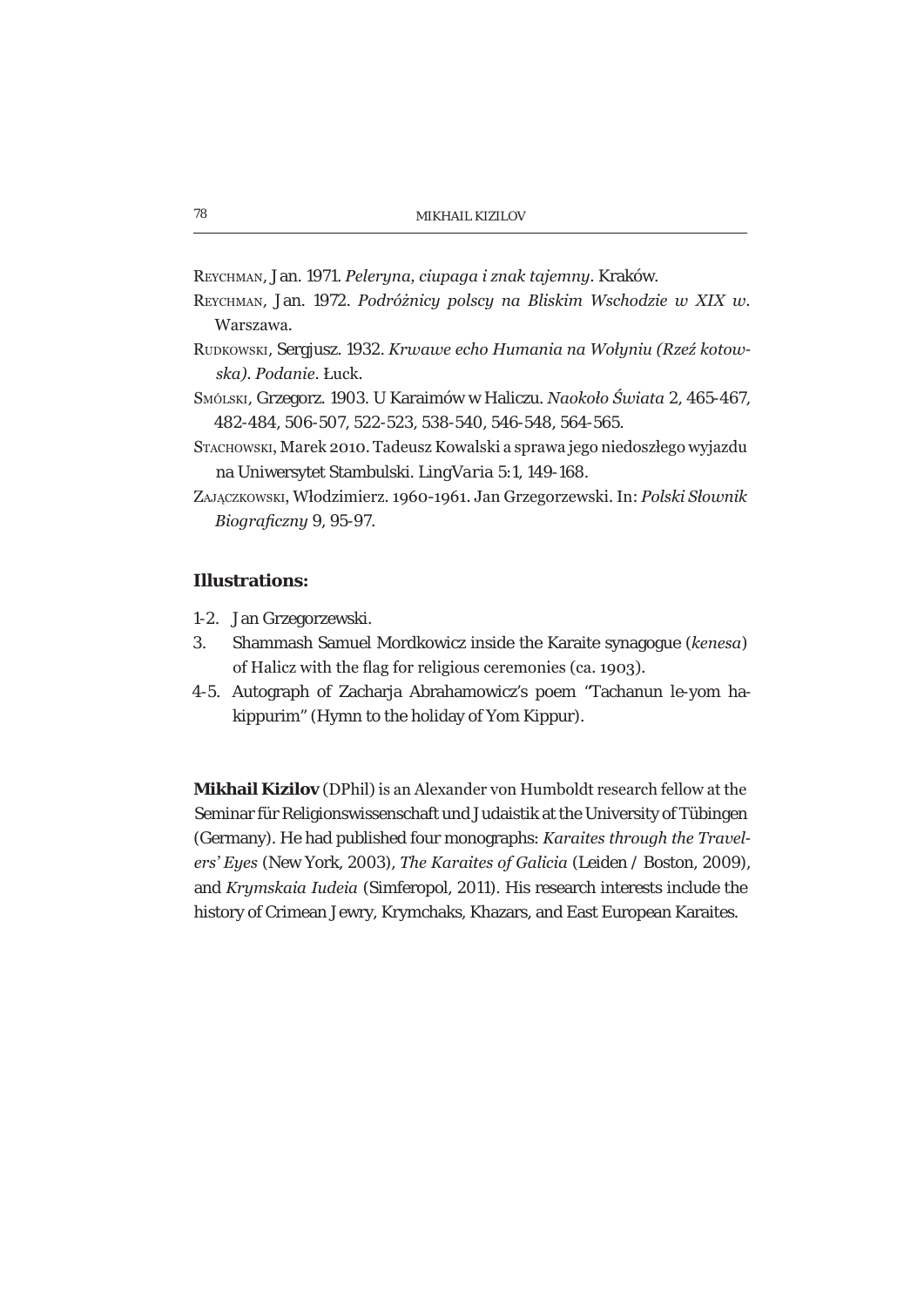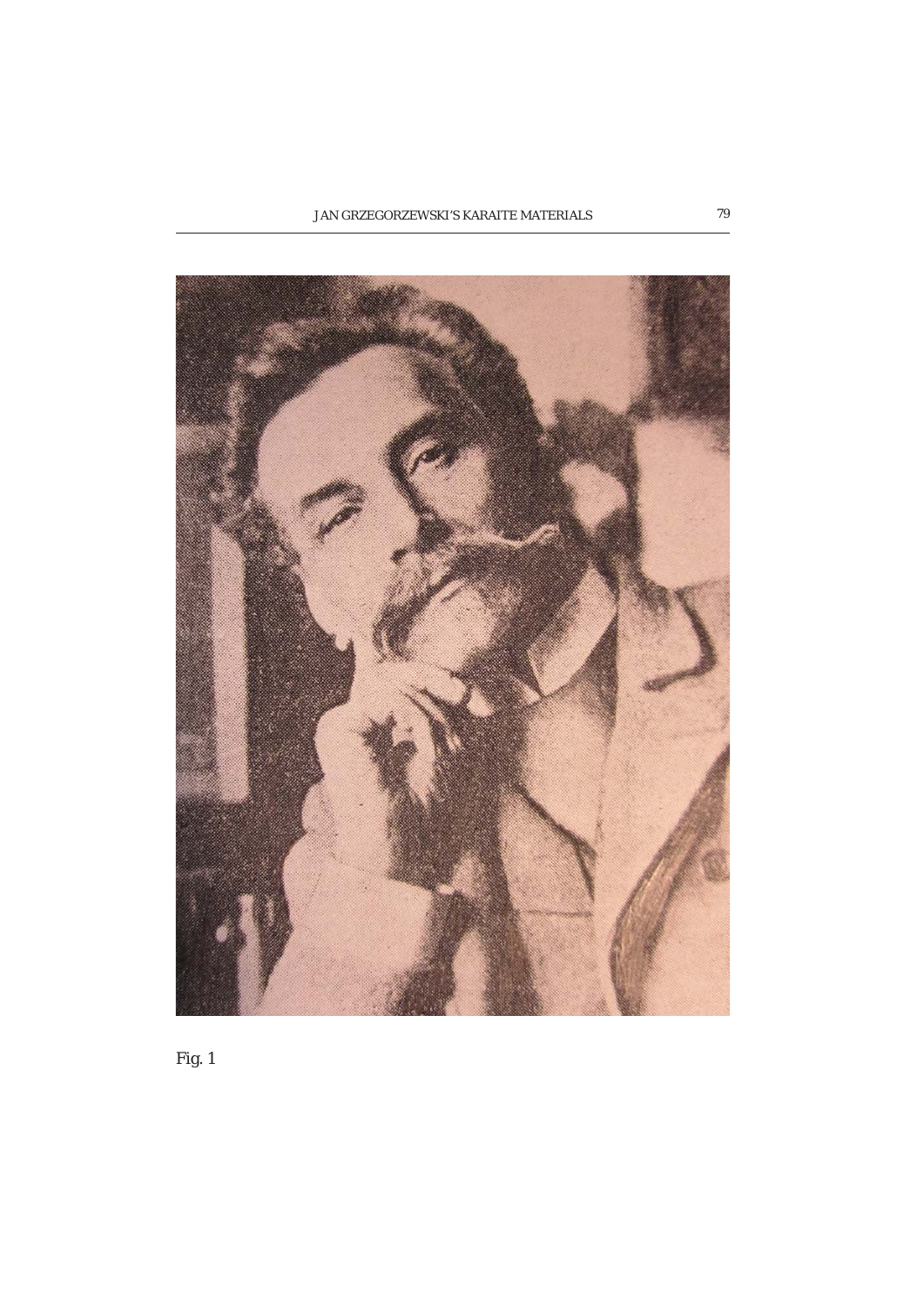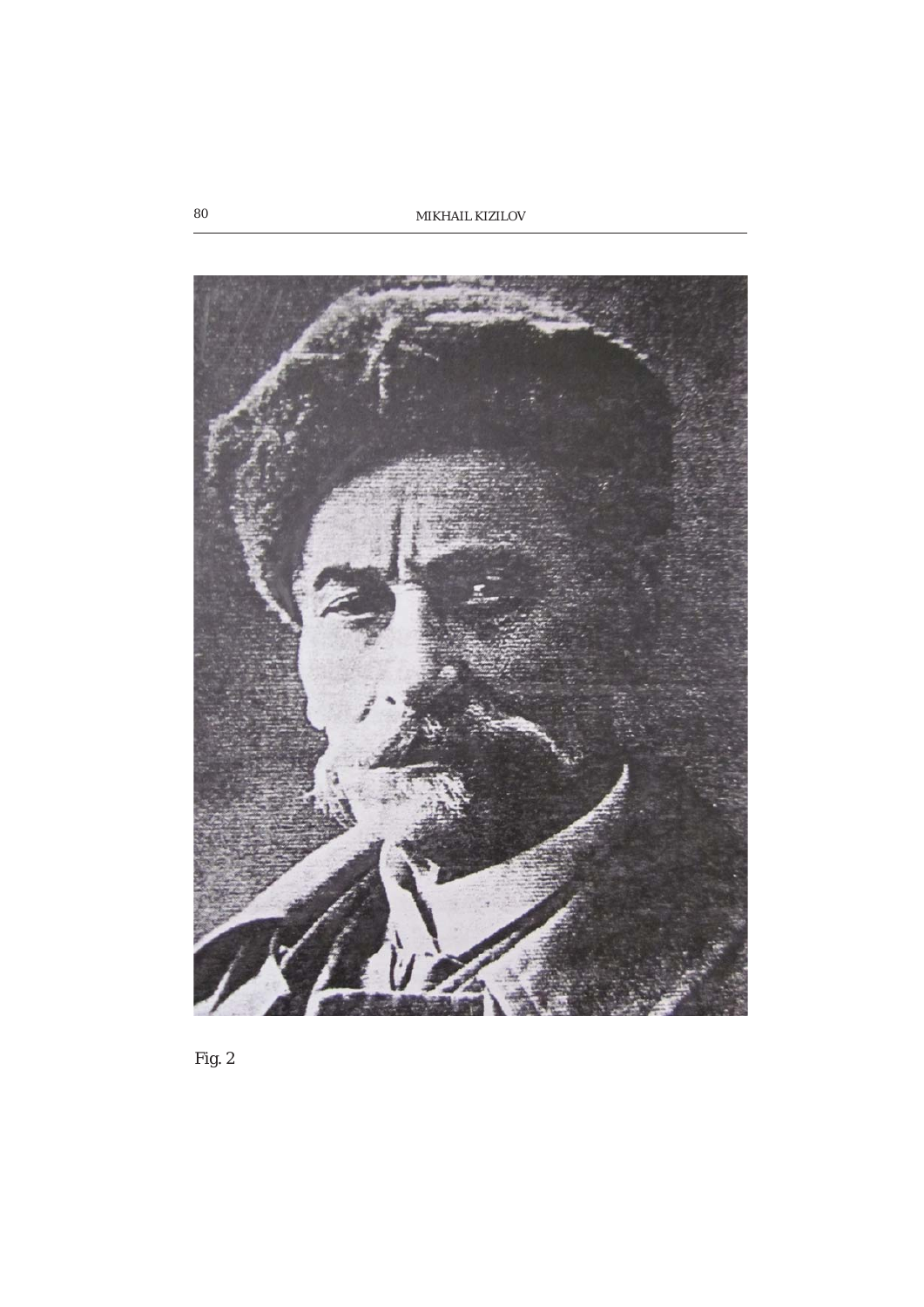

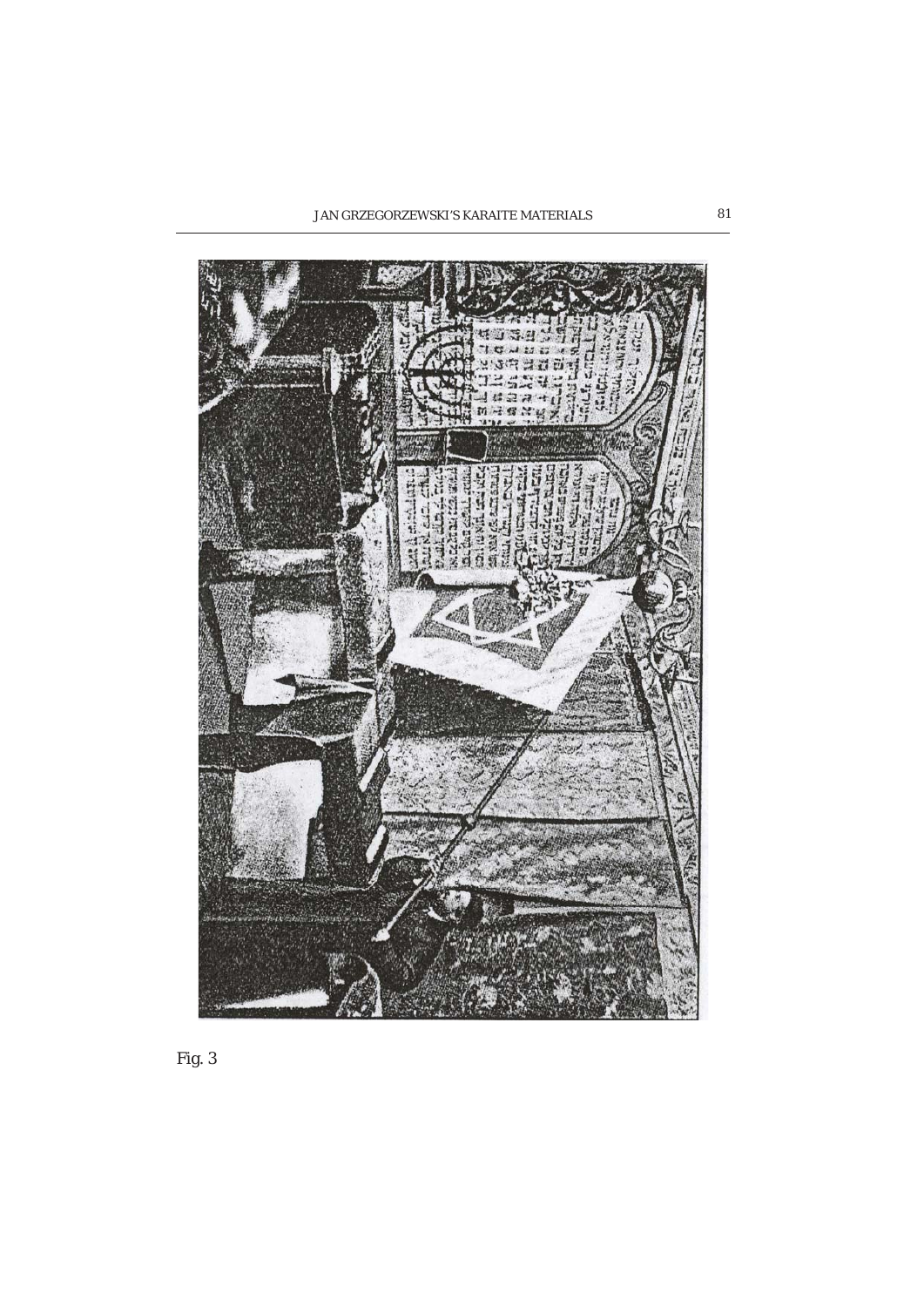Antif dis realing again the cour serie Haraming لا جديدياه يبدر والأزرابيدا، منتر يبري المالم الداخله  $\ddot{\cdot}$ על צלטור נוד לומקללה להלה הא 10 מחלבו. قد داختمانهم قد طد ذرخة تفقيق قد قد شويونه. אַ עֲשׁוּלִיהָע יַלּטִילִינֶ כָּא אַלְבָקִי צִיבְקַבִּצּוּ لأقتدا فاخر مخل موله بالاندلا بالمنذر ولمخم جدد اللهاوا بالجنيرة براير بالمجلا بنجار بردوالله  $\tilde{\bm{\omega}}$ و. عذامنه مع للمدون من المرام المن المن المن المن בינין ניחור סובומוצנו מג אמישטון בולוימי ברוין אוללו טיף לויכתי הוס ניינטסין הו רולייר בייג אונישול מוני גַא אֲזִינִינֶלוֹנָשׁן שִׁנְרִית אוֹנִין קָין מִיזִי of Co Whois. All Welled W - 1201 Min. 5 1917. في المجموع ويد بيروريو والا يا المراد المعدية المحدود والمحدود والمحدود المردوع المحدود المحدود المحدود المحدود אֶלֵי צָטָ גַא יָיִרֵאָ אַפְטְרִ אַבְרָ יִיִנָּךְ בִּיְטִי برامود، بيروه چوكو المور والمراريخ في المرياء المالي المالي المالي المالي المرياء .<br>المستمر المرياض المحمد المرياح والمرياح المرياح المرياح المالي المالي المرياض المرياض المرياض المرياض المرياض  $\sqrt{3}$ وروره ورمرات واققه قد مدنة تما باغا בַפְרַי מַבָּם מִד פּוֹר יוֹלַנָא רַפְט עִישִׁיחִי תְכִילִשֵׁין بَلْبُهُولُ زَلَرْنَ، دَرَهُ دِنْهِ الْغَارَ فَيْ وَالْمُسْفَرِّ סינ מיי הכסרוני איציי איבוי אולייינלי  $\sqrt{2}$ יישלי המית המלכה לואיל מלחולהה לללה כֹנֵסֵה יִיךְ נַפְּסִיִר צִִּיּךָ אֲלֵי אֲמָנִי נִיְדָּקִינַרְצָר Viel Aquin ide He Hide Hiddleinleis  $4.1000$  vs 120 site.  $h8$